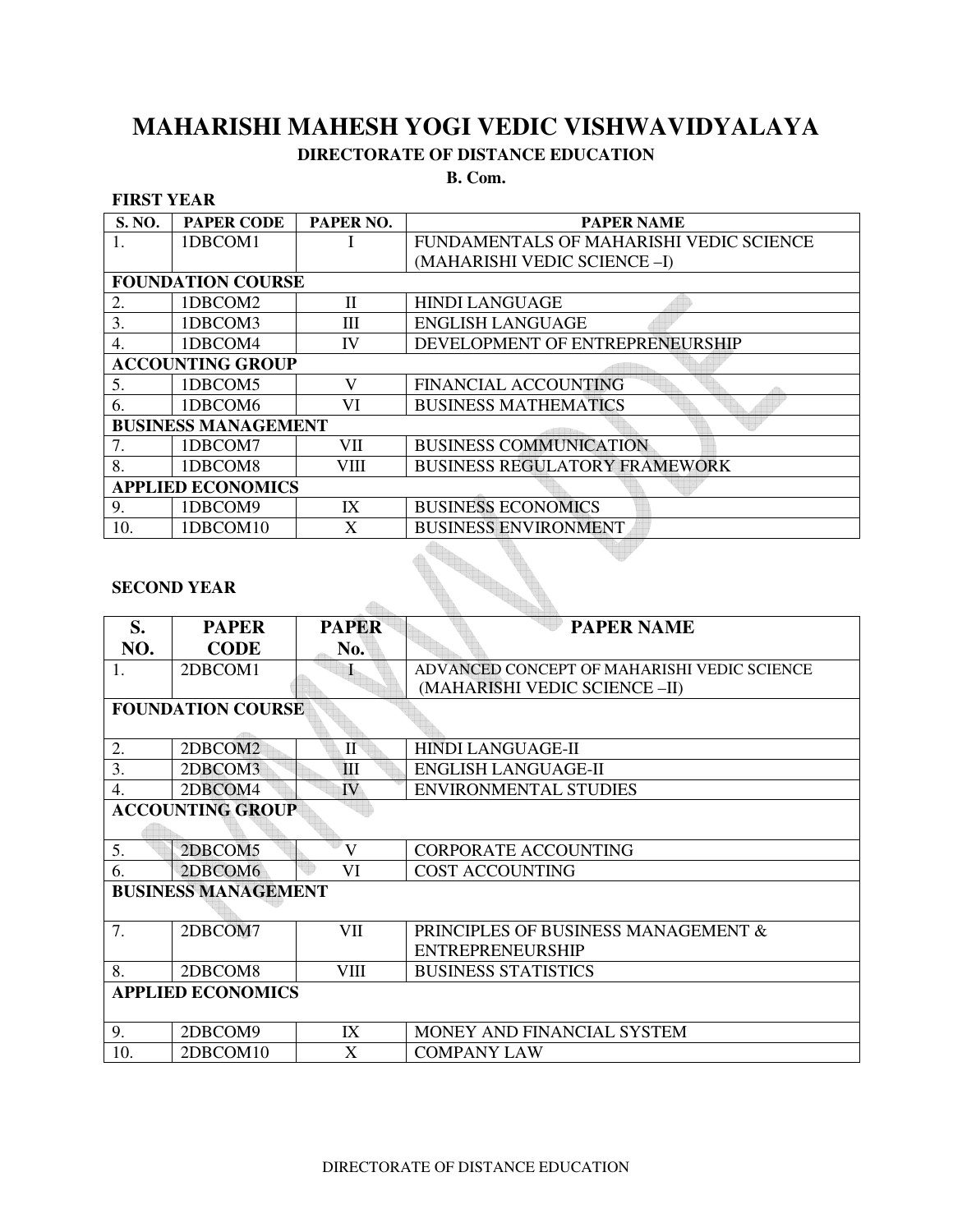## **THIRD YEAR**

 $\mathbb{Z}$ 

| <b>S. NO.</b>                                | <b>PAPER CODE</b> | PAPER NO. | <b>PAPER NAME</b>                                                  |  |  |  |
|----------------------------------------------|-------------------|-----------|--------------------------------------------------------------------|--|--|--|
| <b>FOUNDATION COURSE</b>                     |                   |           |                                                                    |  |  |  |
| 1.                                           | 3DBCOM1           | I         | SAMPRESHAN KAUSHAL ,HINDI LANGUAGE AND<br><b>GENERAL KNOWLEDGE</b> |  |  |  |
| 2.                                           | 3DBCOM2           | H         | ENGLISH LANGUAGE AND GENERAL AWARENESS                             |  |  |  |
| 3.                                           | 3DBCOM3           | Ш         | <b>COMPUTER</b>                                                    |  |  |  |
| <b>ACCOUNTING GROUP</b>                      |                   |           |                                                                    |  |  |  |
| 4.                                           | 3DBCOM4           | IV        | <b>INCOME TAX</b>                                                  |  |  |  |
| 5.                                           | 3DBCOM5           | V         | <b>INDIRECT TAXES</b>                                              |  |  |  |
| <b>BUSINESS MANAGEMENT</b>                   |                   |           |                                                                    |  |  |  |
| 6.                                           | 3DBCOM6           | VI        | <b>MANAGEMENT ACCOUNTING</b>                                       |  |  |  |
| 7.                                           | 3DBCOM7           | VII       | <b>AUDITING</b>                                                    |  |  |  |
| <b>MARKETING AND INTERNATIONAL MARKETING</b> |                   |           |                                                                    |  |  |  |
|                                              |                   |           |                                                                    |  |  |  |
| 8.                                           | 3DBCOM8           | VIII      | PRINCIPLES OF MARKETING                                            |  |  |  |
| 9.                                           | 3DBCOM9           | IX        | <b>INTERNATIONAL MARKETING</b>                                     |  |  |  |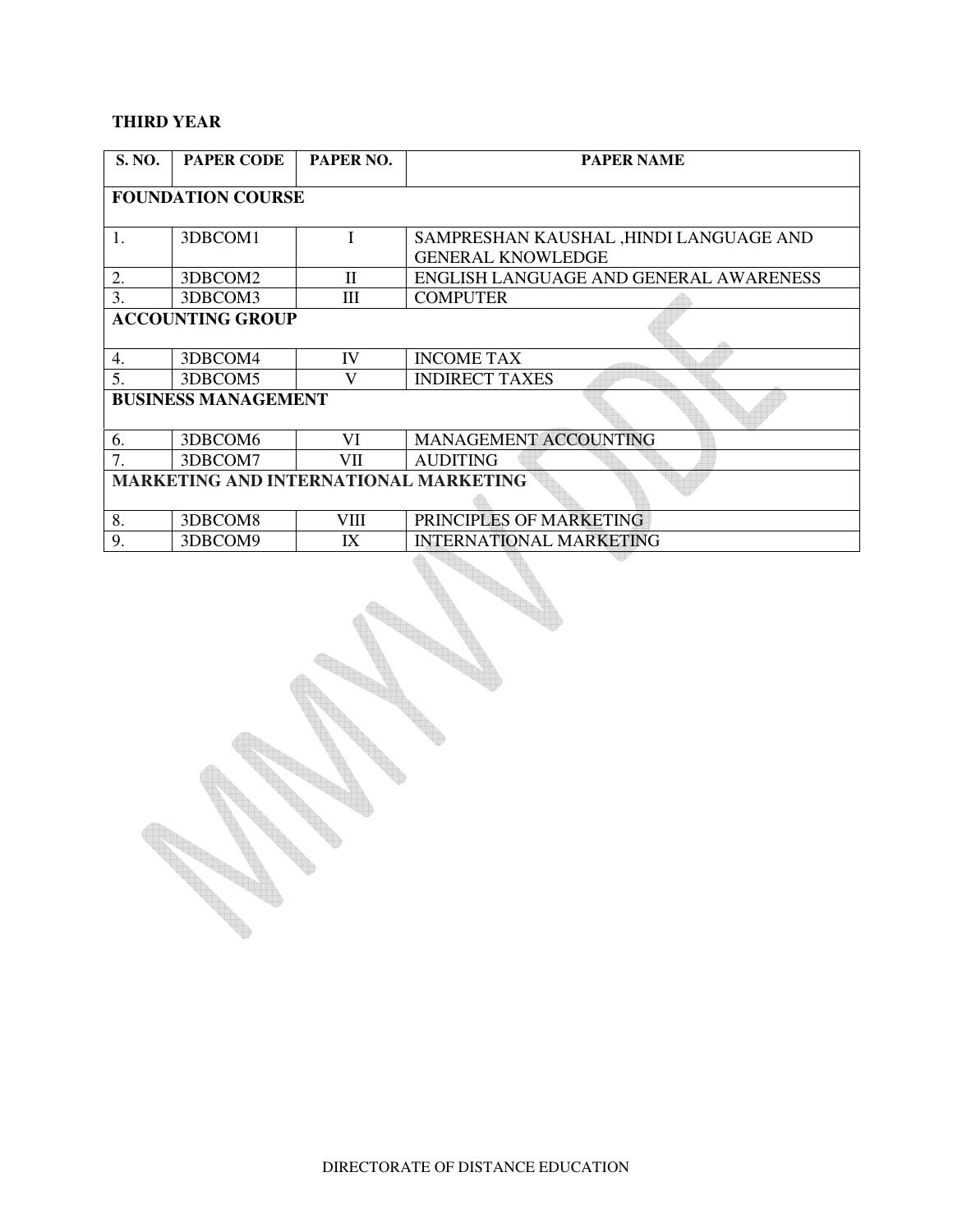## **FUNDAMENTALS OF MAHARISHI VEDIC SCIENCE**

## **(MAHARISHI VEDIC SCIENCE – I)**

### DIPLOMA/ADVANCED DIPLOMA/UG COURSES

### **UNIT-1**

Meaning & importance of Guru Pujan.

Meaning of meditation, Mann, Intelligence, Chita, Ego, Thought .

### **UNIT-II**

Name of forty areas of Vedic Science and their expression in Human Physiology and characteristics of consciousness.

Consciousness, types of consciousness, characteristics of higher stages of consciousness.

### **UNIT-III**

Maharishi's Yoga, Transcendental Meditation- a general Introduction, Types of Speech, TM Sidhi Programme, Principle of Yoga Asanas and their Concept.

#### **UNIT-IV**

Introduction: Maharishi Vedic Management. Fundamental elements of Vedic Management –Totality Management of Science and Art .

## **UNIT-V**

Vedic Management and Leadership.

The Idea Leadership is based upon the Totality of Employee's Style

## **Suggested Readings:**

- Chetna –His Holiness Maharishi Mahesh Yogijee
- Maharishi Sandesh -1and 2 , II-His Holiness Maharishi Mahesh Yogijee
- $\triangleright$  Scientific Yoga Ashanas –Dr.Satpal.
- Dhyan Shailly by Brahmchari Dr. Girish Ji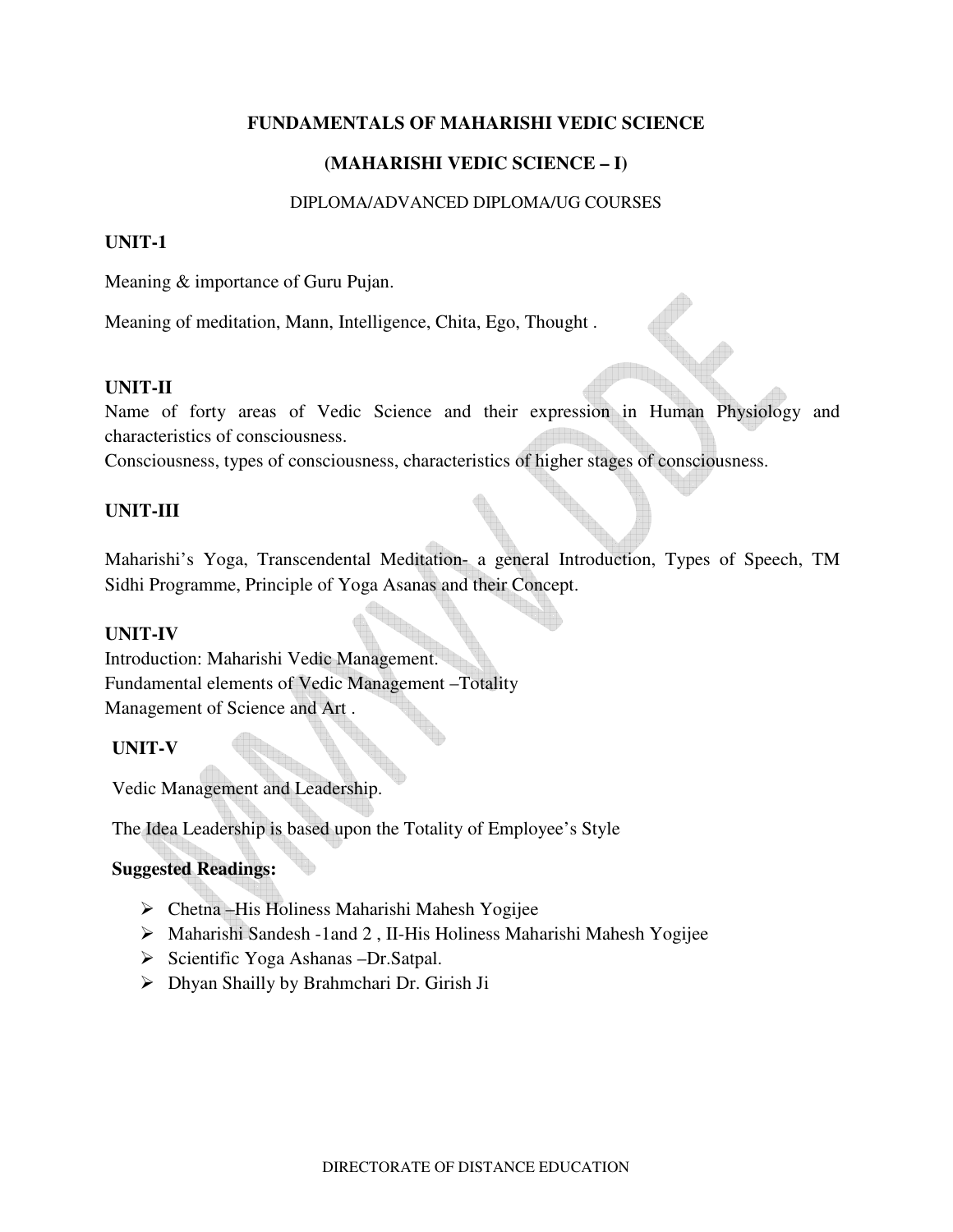# हिन्दी भाषा

#### इकाई 1

मानक हिन्दी भाषा — मानक का अर्थ, मानक भाषा के विभिन्न नाम, मानक हिन्दी के लक्षण, आवश्यकता आधुनिकीकरण की प्रक्रिया और मानक भाषा पर पडने वाले विभिन्न प्रभाव, मानक हिन्दी का स्वरूप, मानकीकृत भाषा के प्रमुख लक्षणों का सार। मानक हिन्दी के प्रकार – हिन्दी के रूप, व्याकाणिक, ढांचा, मानक हिन्दी की शैलियां (1) संस्कृत निष्ठ हिन्दी(2) उर्दू(3) हिन्दूस्तानी।

#### इकाई 2

अशुद्वियां और उनका संशोधन – अशुद्वियां के प्रकार (1) उच्चारण तथा वर्तनीगत अशुद्वियां (2) शब्दगत अशुद्वियां (3) शब्दार्थगत अशुद्वियां (4) वाक्यगत अशुद्वियां ।

(1) विभक्ति संबधी अशुद्वियां — (क) कर्तारक (ख) कर्मकारक (2) लिंग संबंधी अशुद्वियां (3) वचन संबधी अशुद्वियां (4) विशेषण संबंधी अशुद्वियां (5) विपरीत शब्दों के प्रयोग संबंधी अशुद्वियां।

हिन्दी का शब्द भंडार – (क) शब्दों को प्रकार, तत्सम, तद्भव, अर्ध तत्सम, देशी, विदेशी, धार्मिक और सांस्कृतिक, शासन संबंधी, शिक्षा संबंधी, कामधंधे संबंधी, खानपान संबंधी, पहनावा संबंधी, फल-फूल संबंधी।

#### इकाई 3

हिन्दी की वाक्य रचना और विराम चिन्ह - (1) वाक्य और प्रकार, वाक्य के लक्षण, वाक्य की उपादेयता, समर्थ और असमर्प वाक्य।

वाक्य परिवर्तन, विधानवाचक से निषेध वाचक, निश्चय वाचक, प्रश्नवाचक, विस्मयादिक बोधक, वाक्य परिवर्तन विशेषण की तुल्नावस्था मे परिवर्तन, शब्दों का परिवर्तन, सरल से मिश्र वाक्य, संयुक्त वाक्य तुलनात्मक अध्ययन, वाक्य बदलना, वाक्य परिवर्तन, वाक्य के भेद, विधिवाचक, निषेध वाचक, आज्ञावाचक, प्रश्नवाचक, विस्मयवाचक, इच्छावाचक, संदेहवाहक, संकेतवाचक।

#### इकाई 4

उपवाक्यों के मेद – संज्ञा उपवाचक, विशेषक उपवाचक, क्रिया विशेषक, कालवाचक, स्थानावाचक, परिमाण वाचक, रीतिवाचक, कार्यकरण वाचक, हिन्दी में प्रयुक्त विराम चिन्ह–पूर्ण विराम, अल्पविराम। पत्रलेखन, सारलेखन, पल्लवन ।

पत्र लेखन– पत्र लेखन के प्रकार, पत्रों के उदाहरण एवं पत्र लेखन की विशेषताएं (1) निजी पत्र, निमत्रण पत्र (2) व्यावसायिक पत्र, व्यावसायिक पत्रों के प्रकार (3) शासकीय एवं अर्द्धशासकीय पत्र (4) आवेदन पत्र, समस्या प्रधान, आलोचनात्मक शिकायती सुझाव संबधी स्पष्टीकरण पत्र (ख) सार लेखन (ग) पल्लवन।

#### इकाई 5

भारतीय संस्कृति – भारत देश और उसके निवासी – रामधारी सिंह 'दिनकर' । भारतीय समाज की संरचना, सामाजिक गतिशीलता (प्राचीन से लेकर आधुनिक काल तक), धर्म और दर्शन।

भारतीय संस्कृति का विश्व पर प्रभाव, मध्यप्रदेश का सांस्कृतिक वैभव।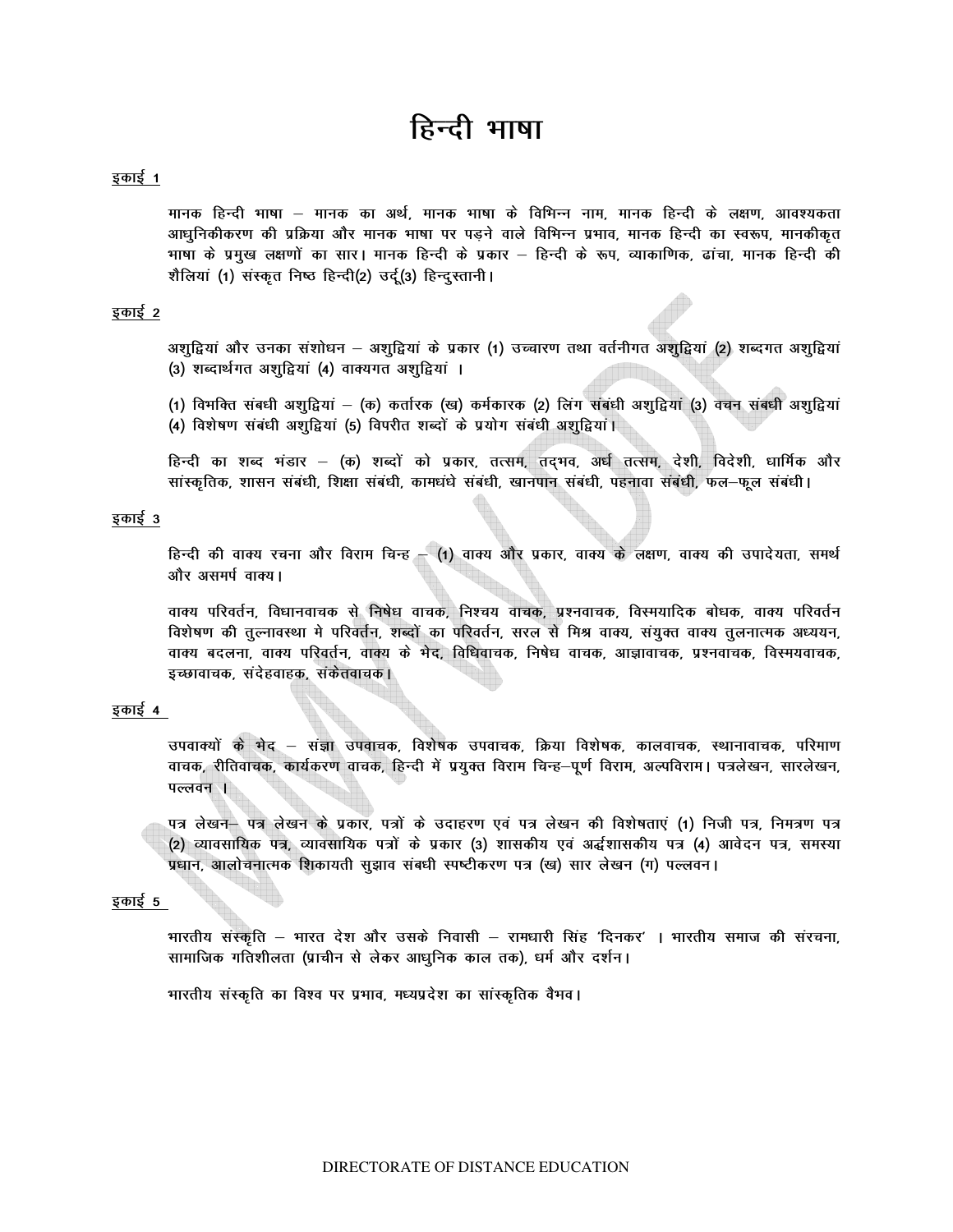## **ENGLISH LANGUAGE**

## **Unit I:**

Simple, Compound and Complex Sentences. Coordinate Clause (With, But, Either - Or Neither-Nor, Otherwise or Else).

## **Unit II:**

Subordinate clauses – noun clauses as subject, Object and complement: Relative clauses (restrictive and nonrestrictive clauses) Adverb clauses (open and hypothetical, conditional, with, because, though, here, so that, as long as, as soon as).

Comparative Clause (as  $+$  = adjective/adverb + as-no sooner than).

## **Unit III:**

Tenses: Simple present, progressive and present perfect. Simple past, progressive and past perfect. Indication of Futurity. The passive (Simple present and past, present and past perfect and to infinitive structure).

## **Unit IV:**

Reported Speech: (i) Declarative sentences, (ii) Imperatives (iii) Interrogatives , Exclamatory sentences. Models (will, shall, should, would, ought to, have to/have got to, can, could, may-might and need).

## **Unit V:**

Verb Structures (Infinitives and gerundial), Linking devices. Letter (both formal and informal).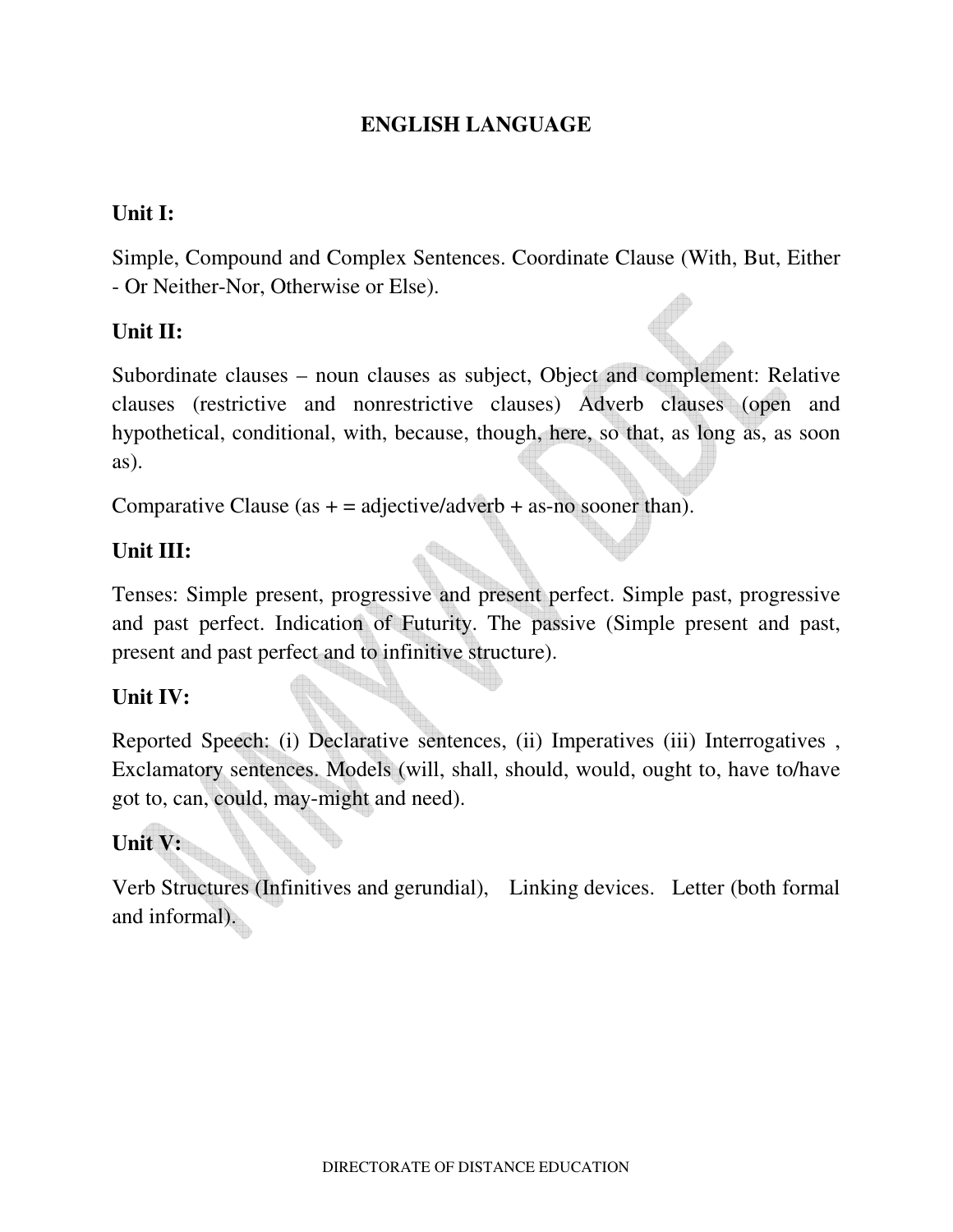## उद्यमिता विकास

## इकाई  $-1$

उद्यमिता – परिभाषा, विशेषताएँ एव महत्व, एक उद्यमी के प्रकार एवं कार्य, एक अच्छे उद्यमती के गुण, उद्यमिता अभिप्रेरणा घटक।

## इकाई  $-2$

लक्ष्य प्राप्ति की प्रेरणा एवं विचारों की स्थापना। लक्ष्य निर्धारण एवं चुनौती का सामना। समस्या समाधान एवं सृजनात्मकता। क्रमबद्ध योजना एवं क्षमता की दिशाबद्धता। आत्मविश्वास का विकास। सम्प्रेषण कला। प्रभावित करने की क्षमता। नेतृत्व।

## इकाई  $-3$

परियोजना प्रतिवेदन। चुनी हुई प्रक्रिया का मूल्यांकन । विस्तृत परियोजना प्रतिवेदन–आवश्यकता एवं प्रासंगिकता परियोजना प्रपत्र के प्रमुख भाग परियोजना प्रतिवेदन तैयार करना।

संगठन के प्रकार का चयन—एकाकी व्यवसाय, साझेदारी एवं सहकारी समिति का अर्थ एवं विशेषताएँ संगठन के चयन को प्रभावित करने वाले घटक।

आर्थिक प्रबंधन । वित्तीय संस्थान एवं बैंको की भूमिका, बैंकिंग, वित्तीय योजना, कार्यकारी पूँजी—मूल्यांकन तथा प्रबन्धन, लागत व मूल्य निर्धारण तथा लाभ का मूल्यांकन आर्थिक लेखा-जोखा रखना।

## इकाई  $-4$

उत्पादन का प्रबन्धन।खरीदने के तरीके, चल सम्पत्ति /माल का प्रबन्धन, गणवत्ता प्रबन्धन, पैंकिंग, विपणन प्रबन्धन, बिक्री एवं बेचने की कला, बाजार की समझ एवं विपणन नीति, उपभोत्ता प्रबंधन, समय प्रबन्धन

नियामक संस्थाओं की भूमिका-जिला उद्योग केन्द्र, प्रदूषण निवारण मंडल, खाद्य एवं औषधि प्रशासन, विद्युत विभाग तथा नगर निगम का विशेष अध्ययन।

विकासात्मक संस्थाओं की भूमिका, खादी एवं ग्रामीण आयोग / बोर्ड, मध्यप्रदेश वित्त निगम, अनुसूचित बैंक, मध्य प्रदेश का महिला आर्थिक विकास निगम।

## इकाई  $-5$

स्वरोजगार मुलक योजनाएँ – प्रधानमंत्री रोजगार योजना, स्वर्ण जयंती शहरी रोजगार योजना, रानी दुर्गावती स्वरोजगार योजना, दीनदयाल स्वरोजगार योजना।

विभिन्न अनुदान योजनाएँ – लागत पूँजी अनुदान, ब्याज अनुदान, प्रवेश कर से छूट, परियोजना प्रतिवेदन, प्रतिपूर्ति अनुदान आदि।

महिला उद्यमियों हेत् विशेष प्रेरणाएँ, सभावनाएँ एवं समस्याएँ।

मध्यप्रदेश आदिवासी वित्त विकास निगम की योजनाएँ, म.प्र. अन्त्यावसायी निगम की योजना, म. प्र. पिछड़ा वर्ग एवं अल्पसंख्यक वित्त विकास निगम की योजनाएँ।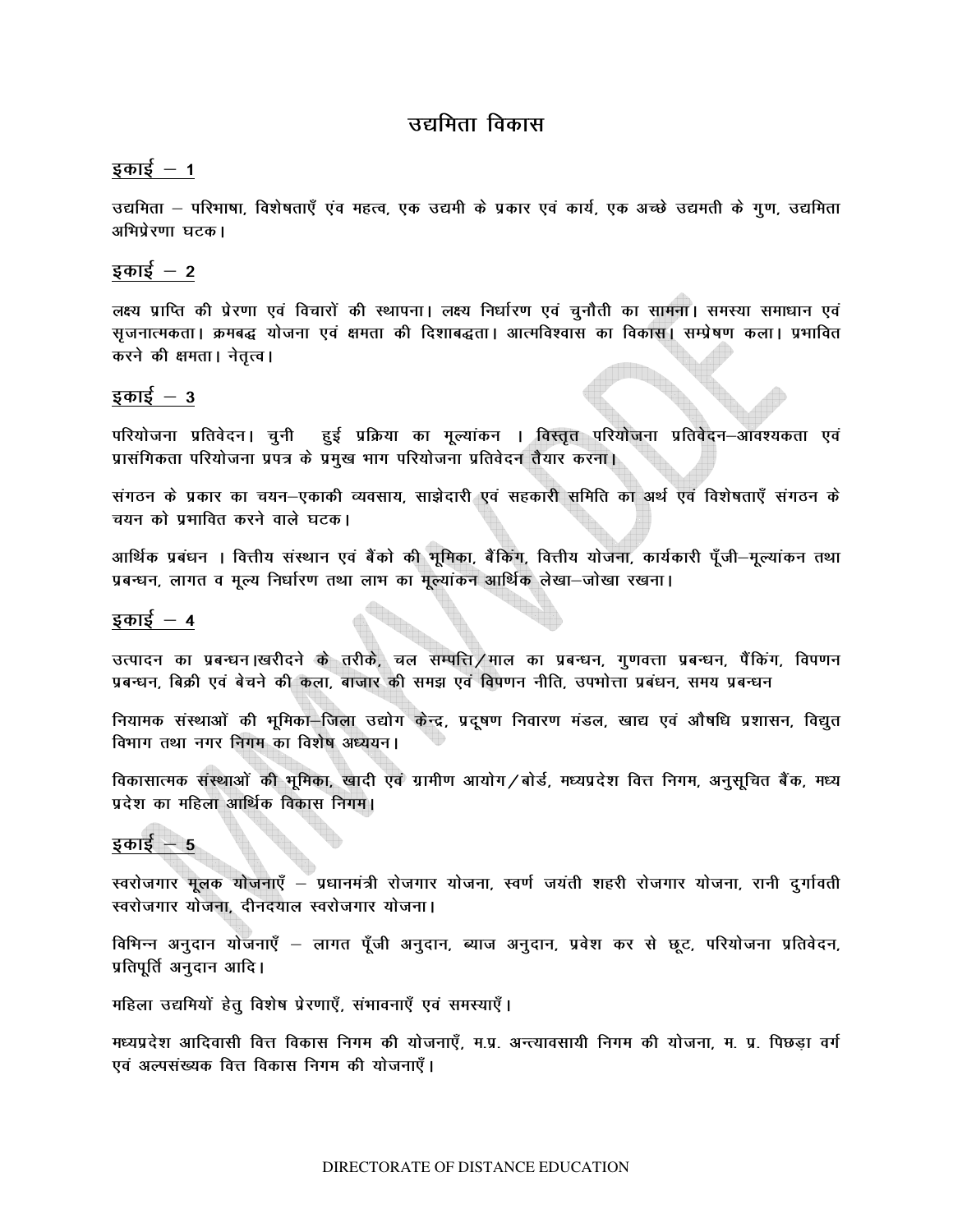## **FINANCIAL ACCOUNTING**

## **Unit-I**

Definition, development and objectives of accounting, basic concepts, principles, postulates and conventions of accounting, rules and their application related to maintenance of journal and ledger, sub division of journal, preparation of trial balance, error and their rectification, final accounts, preparation of manufacturing, trading, profit and loss accounts and balance sheet with adjustments.

## **Unit-II**

Accounting of non-trading institutions, depreciation: concept of depreciation, depreciation accounting, depreciation policy, provisions and reserves, consignment accounts.

## **Unit-III**

Hire purchase and installment purchase system, meaning of hire purchase contract, accounting of installment purchase system Branch Accounting.

## **Unit-IV**

Partnership Accounts: Essential characteristics of partnership, Partnership deed, final accounts, adjustments after closing the accounts, fixed and fluctuating capital, goodwill, joint life policy, change in profit sharing ratio, reconstitution of a partnership firm-admission of a partner

## **Unit-V**

Amalgamation of partnership firms : dissolution of a partnership firm- modes of dissolution of a firm, accounting entries, insolvency of partners, sale of a firm to a company, Accounting Standards (only outlines), Indian and International.

**CALL CONTROLLER**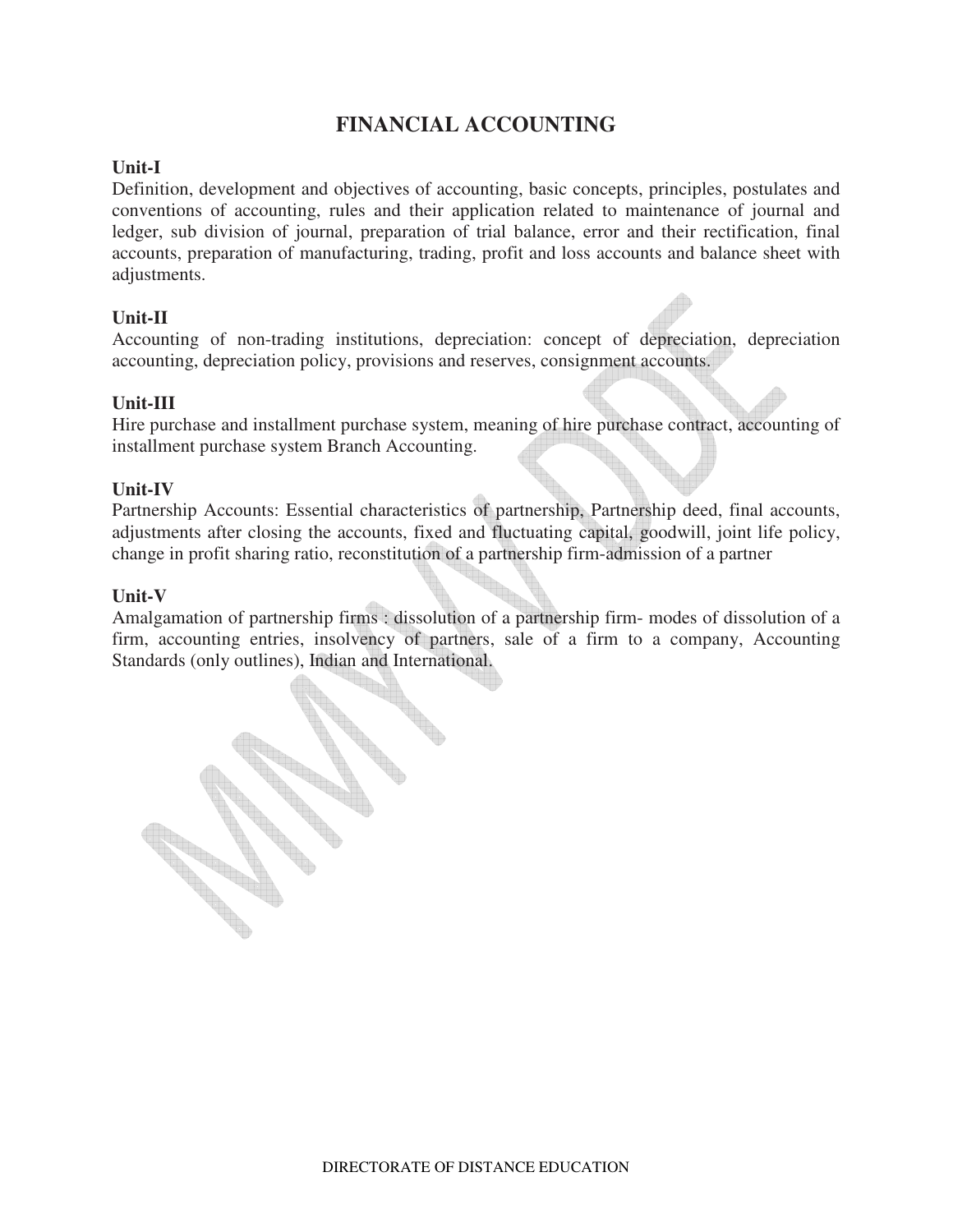## **BUSINESS MATHEMATICS**

### **Unit-I**

Ratio-Profit ratio, sacrifice ratio and gain ratio, percentage application of percentage in calculating cost and invoice price, managers commission and brokerage.

### **Unit-II**

Average, profit and loss. Simultaneous Equations

### **Unit-III**

Elementary Matrices & Determinants: definition of a matrices, types of matrices, algebra of matrices, elementary properties of determinants, calculation of values of determinants up to second order.

## **Unit-IV**

Logarithms and linear programming (Basic Concept Only).

### **Unit-V**

Simple & compound interest and annuities - different types of interest rates, concept of present value and amount of sum types of annuities, present value and amount of an annuity.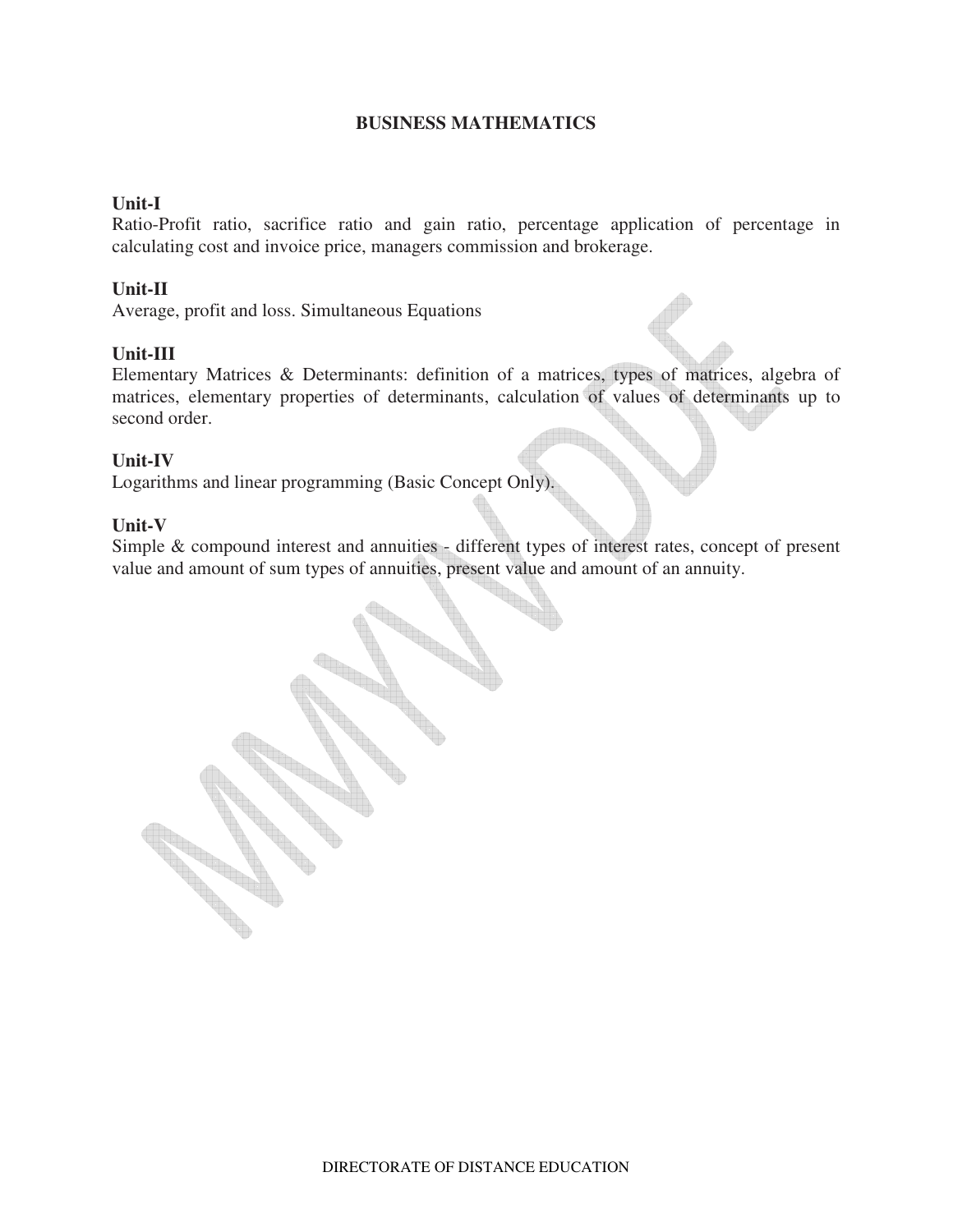## **BUSINESS COMMUNICATION**

## **Unit - I**

**Introduction:** Communication- Definition, Nature, Objective and Importance of Communication.

Theories of Communication, Principles of effective Communication

## **Unit –II**

Dimensions of communication and direction of Communication, media / Means of Communication, Verbal and Non -Verbal Communication, Effective Listening and Importance of Feed Back.

## **Unit – III**

Non verbal communication – Body Language, Kinesics ,Para Language, Sign Language, Visual and Audio Elements, Channel of Communication, Formal, Informal and Grapevine.

Barriers of Communications, Oral Business Communication – Speeches, Interviews, Group Discussions and Conferences.

## **Unit -IV**

Written business communication: Concept, Importance, Advantages and Disadvantages. Need o

f Business Letters, kinds of Business Letter , Essentials of an Effective Business Letter, Writing Skills and Structure of Business Letter.

Writing of Business Letters – Letters of Enquires and their replies, Letter of Credit and Reference Letters , Dunning Letters, Sales Letters and Circular Letters.

## **Unit – V**

Drafting of Official Letters, D.O. Letters, Applications for Jobs, Report writing, Chairman's Speech.

Modern forms of Communication, Fax, E-Mail, SMS and Video Conferencing.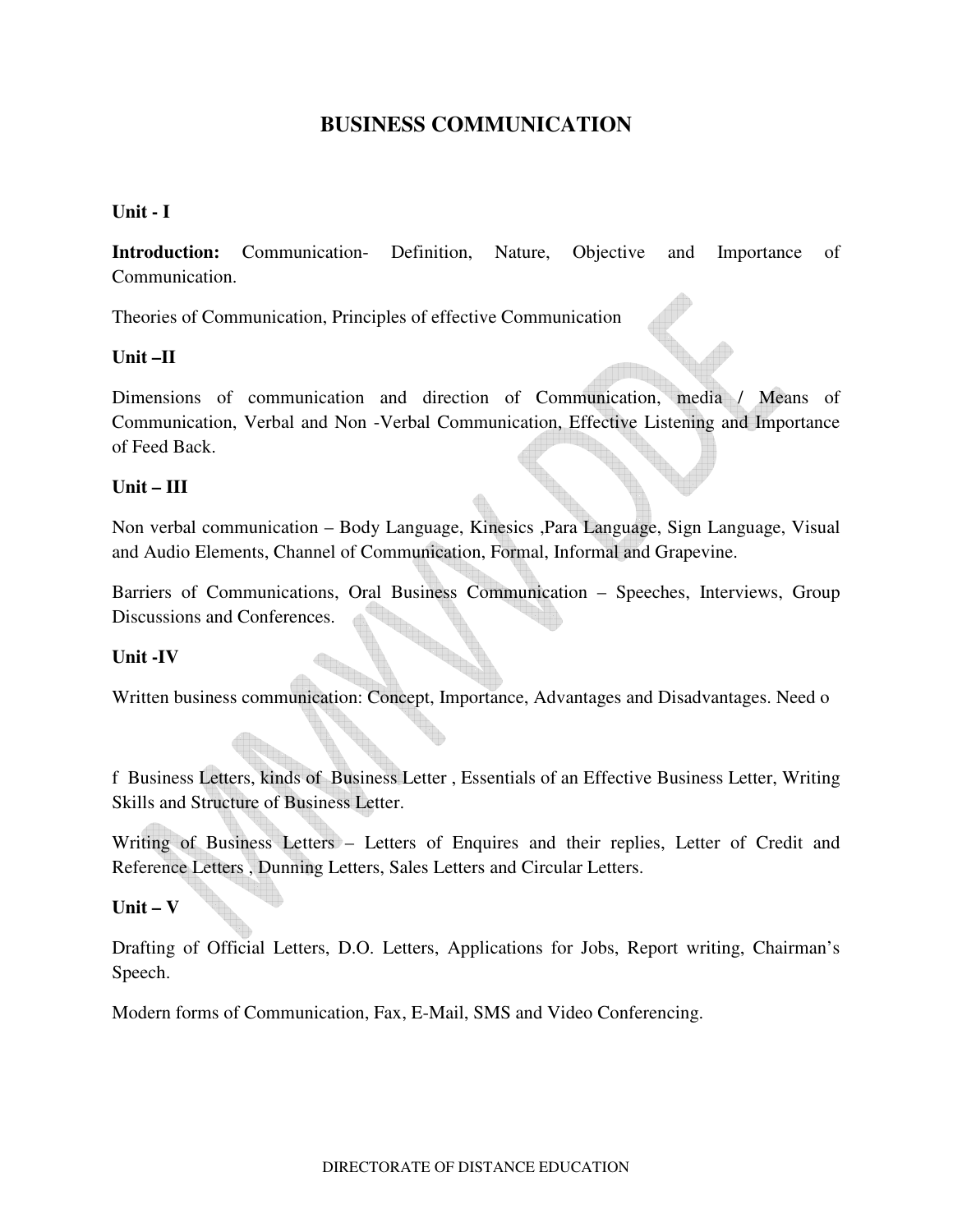## **BUSINESS REGULATORY FRAMEWORK**

### **Unit-1**

Law of Contract (1872) : Nature of contract, Classification, Offer and acceptance, Capacity of parties to contract, Free consent, Consideration, Legality of object, agreement declared void, performance of contract, discharge of contract, remedies for breach of contract.

### **Unit-2**

**Special contract:** Indemnity, Guarantee, bailment, and pledge, agency.

### **Unit-3**

**Sale of goods act 1930:** Formation of contract of sale, Goods and their classification, Price, Conditions, and Warranties, Transfer of properties, Transfer of property in goods, Performance of the contract of the sale, Unpaid seller and his rights, Sale by auction, Hire purchase agreement.

### **Unit-4**

**Negotiable instrument act 1881:** Definition of Negotiable instrument, features, Promissory notes, Bill of exchange and cheque. Types of crossing, Dishonor and discharge of negotiable instruments.

#### **Unit-5**

**The Consumer protection act 1986:** Salient features, definition of consumer, Grievance redressal machinery. FEMA (Foreign exchange management act 2000): Definition and main provisions.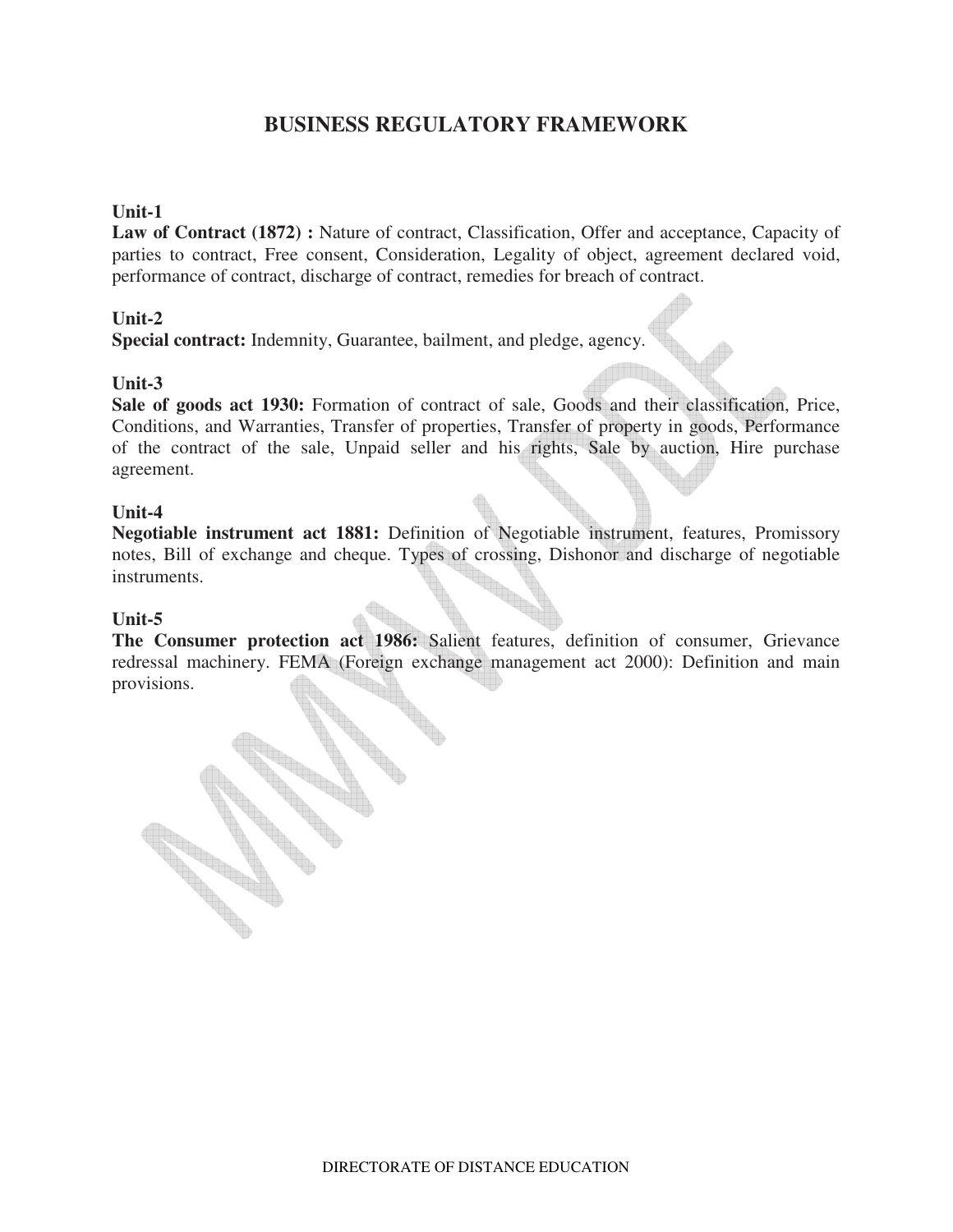## **BUSINESS ECONOMICS**

## **Unit-1**

Definition of Economics, Concept of Micro and Macro Economic, Methods of study (deductive and inductive) Economics laws and their nature significance in Economics. Basic problem of an Economy.

## **Unit-2**

Elasticity of demand concept and measurement of Elasticity of demand. Price, Income and cross Elasticity. Average Revenue, Marginal Revenue, and Elasticity of Demand, Determination of Elasticity of Demand, Importance of Elasticity of Demand.

## **Unit-3**

Factors of Production; Land, Labour, Theories of Population, Division of labour, Efficiency of labour, Capital Organisation and scale of production-large and small.

Production Function: Law of variable proportions, Economic regions and optimum factors. Combination Expansion Path, Return to scales, Internal and external economies and diseconomies.

## **Unit-4**

Markets and their classification. Cost of Production, Prime cost and supplementary cost, Concept of opportunity cost. Analysis of revenue. Price determination in short. and long, period under the conditions of perfect competition, monopoly and imperfect competition. Control of Monopoly.

## **Unit-5**

**Interests:** Concept and Theories of interest, **Profit**: Nature, Concept and theories of profit, R**ent:**  concept, Recardian and Modern Theories of rent ,Quasi rent and Theories of Wages.

## **REFERANCE BOOKS:**

- 1. Modern Economic Theory, K.K. Dewit, S. Chand
- 2. Advance Economic Theory, H.L. Ahuja
- 3. Managerial Economics, D.N. Dwivedi
- 4. Fundamentals of Business Economics M.L.Mihtani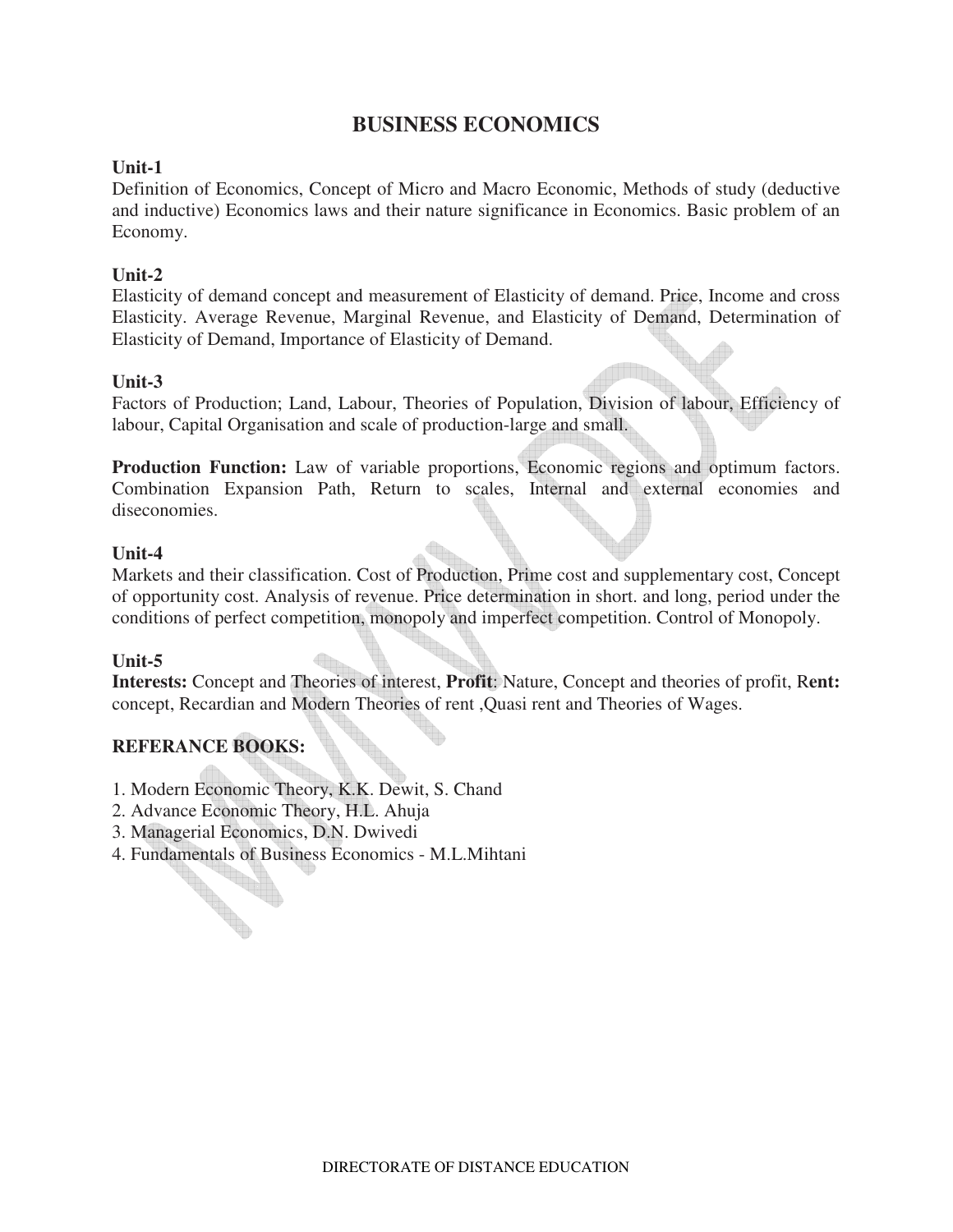## **BUSINESS ENVIRONMENT**

### **Unit-I**

Indian business Environment - Concept, Component, Economic Environment, Non Economic Environment (Social cultural, political and legal environment).

### **Unit-II**

Economic Trends (Overview) - Income, Saving, and Investment, Structure of Indian Industry-Public and Private sector, Trade (Foreign)-Balance of Payment, Balance of Trade, Recent Policies-Money, Finance, Prices.

### **Unit-III**

Problems of growth: Unemployment, Poverty, Regional Imbalances, Social Injustice, Inflation, Parallel Economy, Industrial Sickness, **Current five year plan:** Major policies and Resource allocation.

#### **Unit-IV**

Role of govt.: Monetary and Fiscal policies, Industrial licensing, Privatisation, Liberalisation, Globalisation, Export Import policy, Regulation of Foreign Investment, Collaborations in the light of recent changes.

#### **Unit-V**

International Trading Environment, Trends of World Trade and Problems of developing Countries, International Economic Grouping, GATT, WTO, World Bank, IMF, UNCIAD.

## **REFERANCE BOOKS:**

**Contractions** 

- 1. Business Environment, A.K. Ashwathappa
- 2. Business Environment, Francis Cherunilam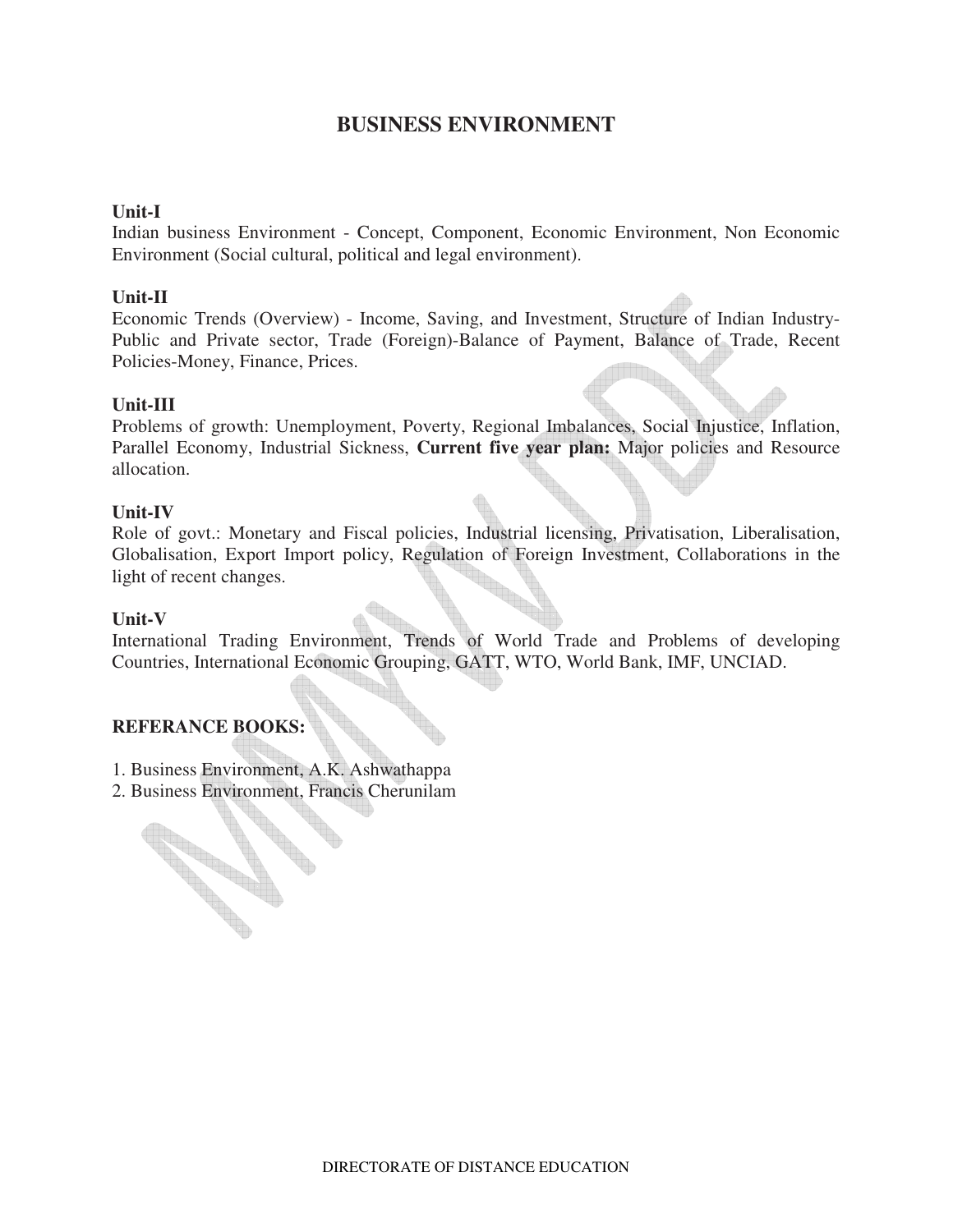## **B.Com. - II Year**

## **Advanced Concept of Maharishi Vedic Science**

## **(Maharishi Vedic Science – II)**

#### **UNIT – I**

Classical and Scientific introduction about forty areas of Vedic Science.

#### **UNIT – II**

Third Law of Thermodynamics.

Miessener's effect.

Maharish's Effect-Society, Environment, Behavior and effect on moral value.

#### **UNIT – III**

Pradhavansabhav, Atantabhav, Annyonabhav, Pragbhav.

Meaning of "Yogastha Kuru Karmani"

Meaning of "Gyanam Chetanayam Nihitam"

### **UNIT – IV**

Theory of Karma-Prarabadha, Kriyamana, Sanchieta.

Theory of Invincibility .

Introduction to Maharishi absolute theory of Government.

## **UNIT – V**

Theory of Ayurved.

Theory of Dincharya & Ritucharya.

### **Text and Reference Books : -**

Maharishi Sandesh Part – I, II

Chetna Vigyan- His Holiness Maharishi Mahesh Yogi Ji.

Dhyan Shailly by Brahmchari Dr. Girish Ji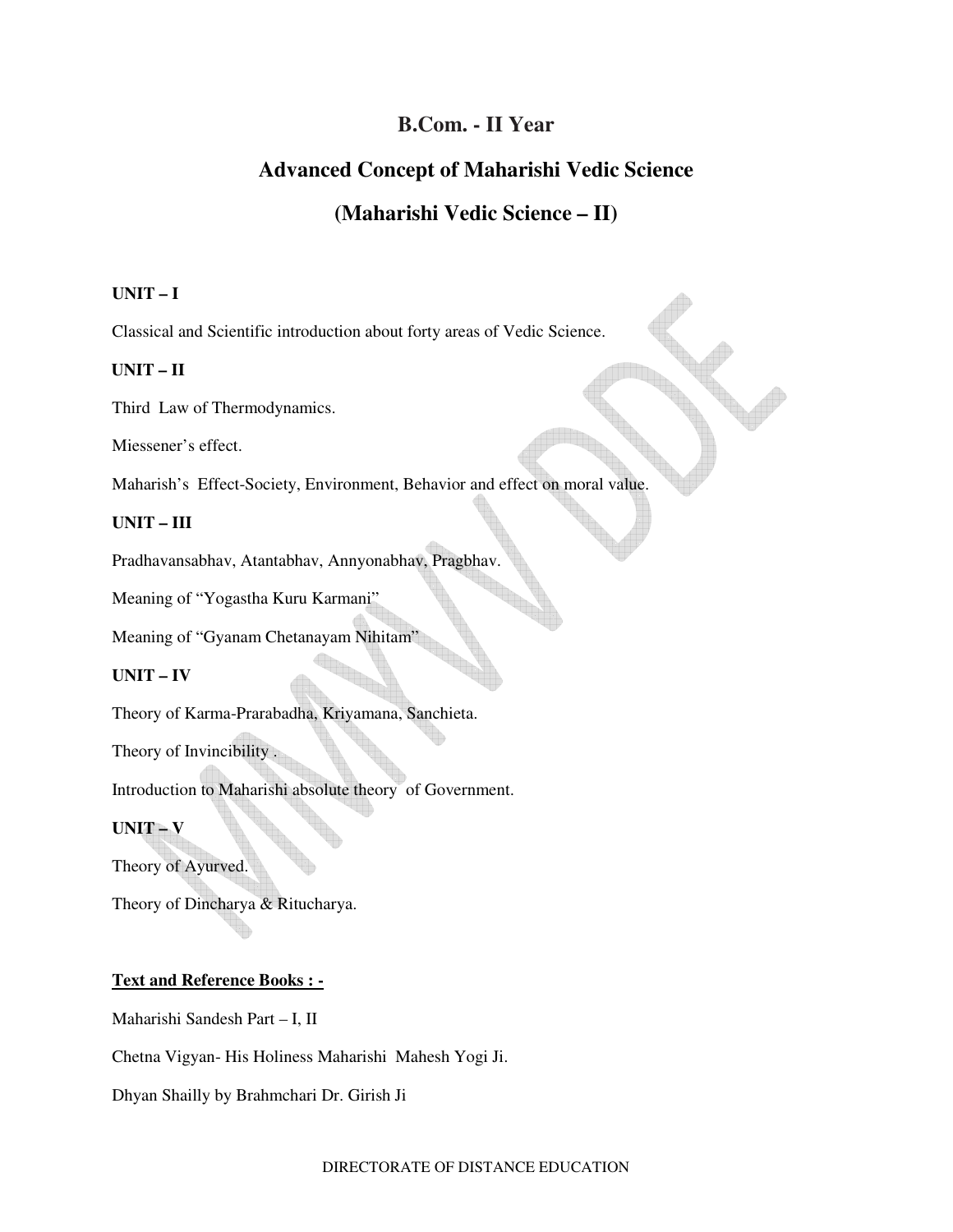## हिन्दी भाषा -II

#### इकाई एक

(क) हिन्दी की व्याकरणिक कोटियाँ – रचनागत और प्रयोगगत उदाहरण संज्ञा, सर्वनाम, विशेषण, क्रिया विशेषण आदि तथा समास, सन्धि एवं सक्षिप्तियों रचना और प्रयोगगत विवेचन।

(ख) पाठ – मुक्त गगन है : माखनलाल चतुर्वेदी , शिकागों व्याख्यान : स्वामी विवेकानन्द और वर्ण विन्यासः विश्वनाथ प्रसाद मिश्र।

## इकाई दो

(क) विविध विषयों पर संक्षिप्त निबंध लेखन।

(ख) पाठ - क्या लिखूँ : पदुमलाल पुन्नालाल बख्शी, भय से मुक्ति: जे कष्णमूर्ति, शिरीष के फूल : हजारी प्रसाद द्विवेदी, माण्डव : रामनारायण उपाध्याय, पर्यावरण और राष्ट्रीय सेवा योजना, नर-नारी समानता।

### इकाई तीन

(क) हिन्दी में प्रयुक्त पारिभाषिक एवं तकनीकी शब्दावली तथा मुहावरे और लोकोक्तियाँ।

(ख) औद्योगिक क्रांति : डॉ श्यामाचरण दुबे, छोटा जादूगर : जयंशकर प्रसाद।

#### इकाई चार

विज्ञान और साहित्य : जैनेन्द्र कुमार, विज्ञान परिभाषा, शाखाएँ और संक्षिप्त इतिहास, प्रमुख वैज्ञानिक आविष्कार, हमारा ब्रह्माण्ड और जीवन हमारा सौर मण्डल, जीवन : उद्भव और विकास, भारत की वनस्पतियाँ और जीव।

#### इकाई पाँच

भोजन और स्वास्थ्य।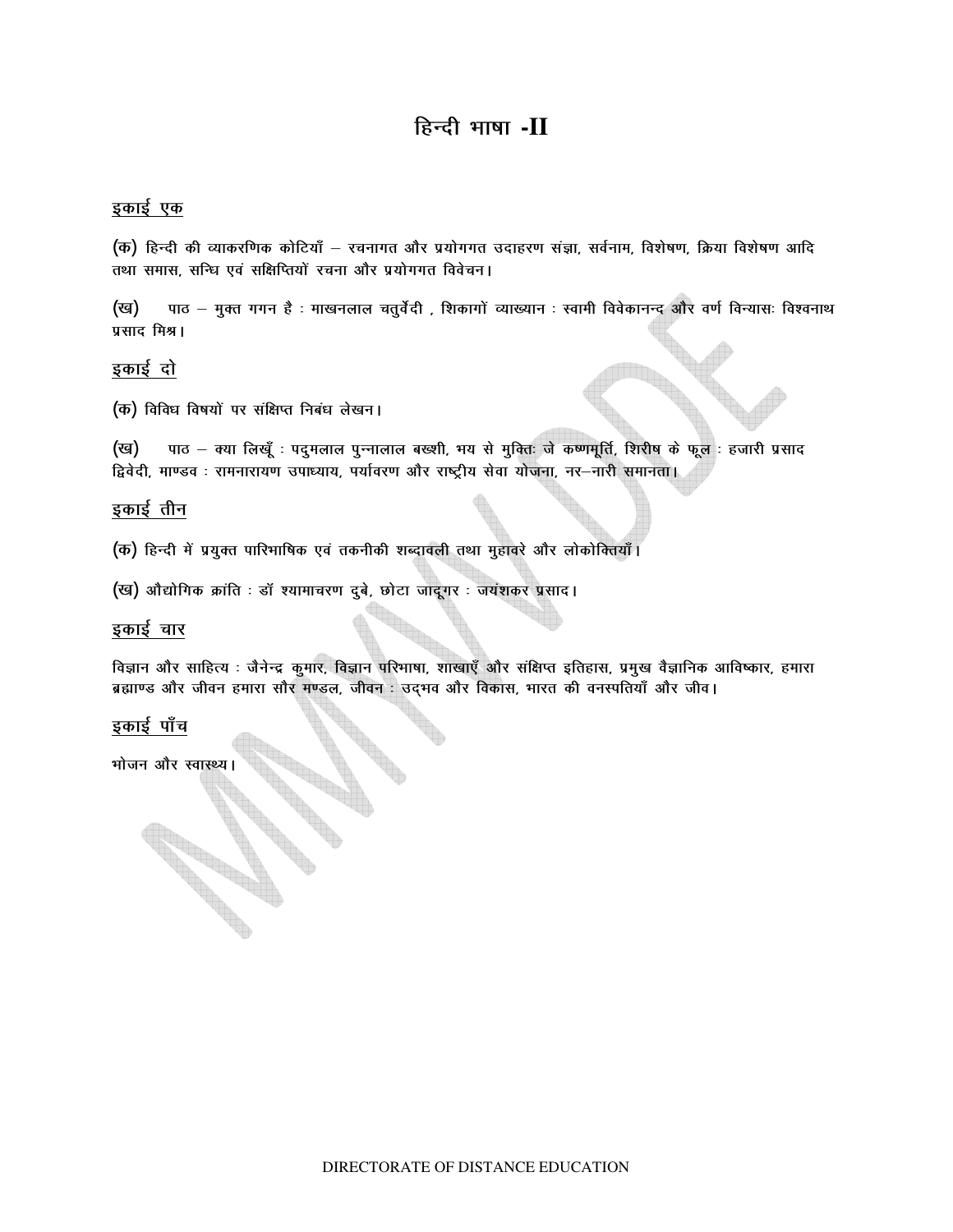#### **ENGLISH LANGUAGE-II**

## **UNIT – I**

Reading Comprehensions of an unseen Passage.

#### **UNIT – II**

Vocabulary.

**UNIT – III** 

Report – Writing.

#### **UNIT – IV**

Expansion of ideas.

#### **UNIT – V**

Grammar.

Questions shall be asked from the prescribed text which will comprise specimens of popular creative/ writing and following items.

- • **(a) Matter & Technology** 
	- **(i)** State of Matter and its structure.
	- **(ii)** Technology (Electronics, Communication, Space Science)
- **(B) Our Scientists & Institutions :** 
	- **(i)** Life & work of our Eminent Scientists : Arya Bhatt, Kaurd, Charak, Shohruta, Nagarjun, J.C. Bose, C.V. Raman, S. Ramanujan, Homi J. Bhabha, Birbal Sahani.
	- **(ii)** Indian Scientific Institutions ( Ancient & Modern)
	- **(iii)** Gender Issues

The Text Book Published by the M.P. Hindi Granth Academy.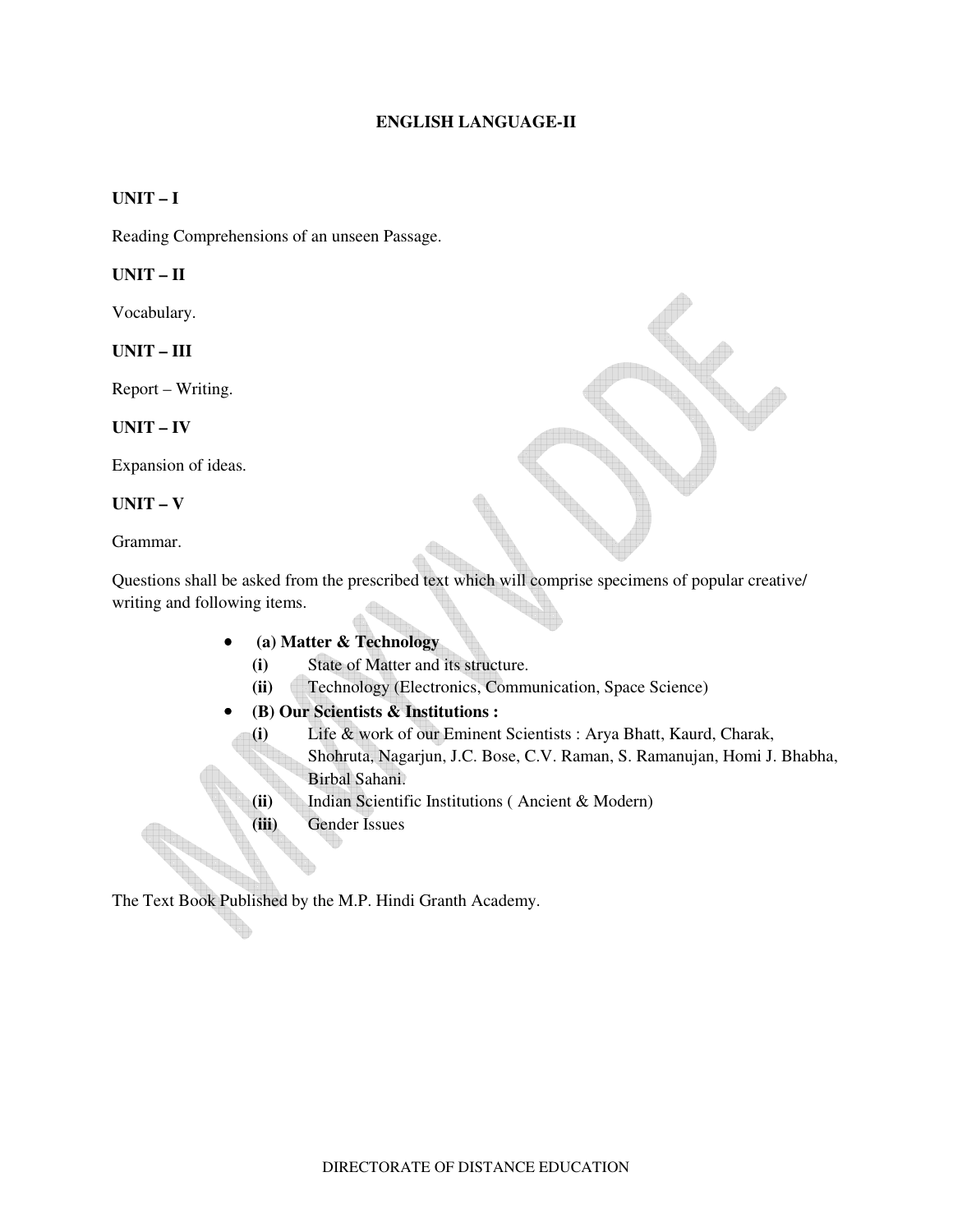### **ENVIRONMENTAL STUDIES**

### **UNIT – I**

The Multidisciplinary nature of environmental studies Definition, scope and importance. Need for public awareness. Natural Resources: Renewable and non-renewable resources.

Natural resources and associated problems:

- **(a)** Forest resource : Use and over-exploitation, deforestation, case studies, Timber extraction. Mining, drams and their effects on forests and tribal people.
- **(b)** Water resources : Use and over-Utilization of surface and ground water, floods, drought, conflicts over water, dams-benefits and problems.
- **(c)** Mineral resources : Use and exploitation , environmental effects of extracting and using mineral resources, cases studies.
- **(d)** Food resources World food problems, changes caused by agriculture and overgrazing, effects of modern agriculture, fertilizer-pesticide problem, water logging, salinity, case studies.
- **(e)** Energy resources : Growing energy needs, renewable and non renewable energy sources, use of alternate energy sources Case studies.
- **(f)** Land resources : Land as a resource, land degradation, man induced landslides, soil erosion and desertification.
	- Role of an individual in conservation of natural resources.
	- Equitable use of resources for sustainable lifestyles.

#### **UNIT – II**

**Ecosystems :** Concept of an ecosystem , Structure and function of an ecosystem. Producers, consumers and decomposers. Energy flow in the ecosystem. Ecological succession. Food chains, food webs and ecological pyramids.

Introduction, types, characteristic features, structure and function of ecosystem : **(a)** Forest ecosystem **(b)** Grassland Ecosystem. **(c)** Desert ecosystem . **(d)** Aquatic ecosystems (Ponds, streams, lakes, rivers, oceans, estuaries,

## **UNIT – III**

**Biodiversity and its conservation :** Introduction – Definition : genetic, species and ecosystem diversity. Biogeographically classification of India. Value of biodiversity consumptive use, productive use, social, enthical, aesthetic and option values. Biodiversity at global, National and local levels. India as a megadiversity nation. Hot-spots of biodiversity. Treats to biodiversity : habitat loss, poaching of wildlife, man wildlife conflicts. Endangered and endemic species of India. Conservation of biodiversity : In-situ and Ex-situ conservation of biodiversity.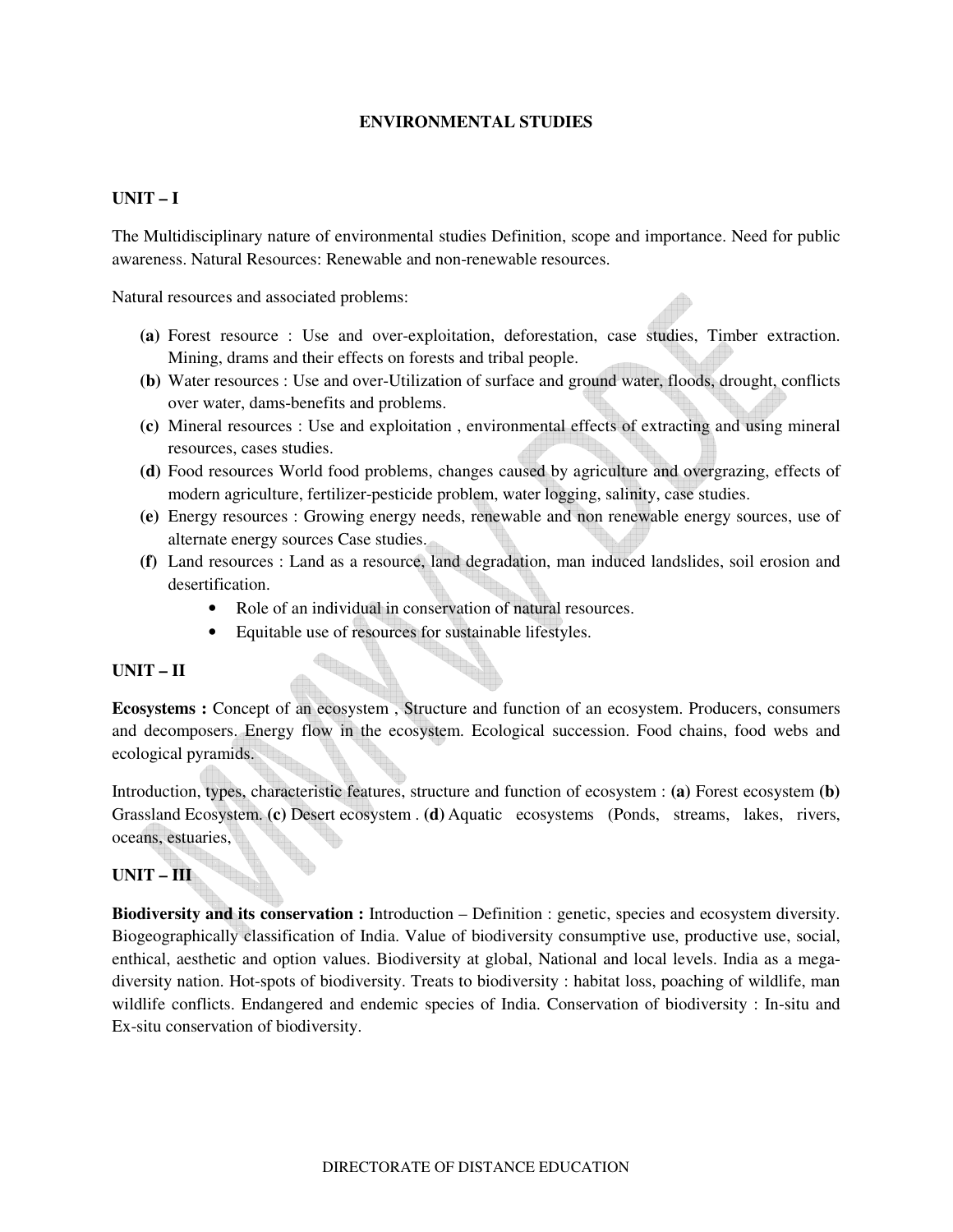#### **UNIT – IV**

**Environmental Pollution:** Definition : Causes, effects and control measures of : Air Pollution, Water pollution, Soil pollution, Marine pollution, Noise pollution, Thermal polluting, Nuclear hazards.

Solid waster Management: Causes effects and control measure of urban and industrial wastes. Role of an individual in prevention of pollution. Pollution case studies. Disaster management floods, earthquake, cyclone and landslides.

#### **UNIT – V**

Social Issues and the Environment : From Unsustainable to Sustainable development. Urban problem related to energy. Water conservation, rain water harvesting, watershed management. Resettlement and rehabilitation of people, its problems and concerns Case studies. Environmental ethics : Issues and possible solutions. Climate change, global warming acid rain, ozone layer depletion nuclear accidents and holocaust. Case studies. Wasteland reclamation. Consumerism and waste products. Environments Protection Act. Air (Prevention and control of Pollution) Act. Water (Prevention and control of Pollution) Act. Wildlife Protection Act . Forest conservation Act. Issues involved in Enforcement of environmental legislation. Public awareness.

**Human Population and the Environment:** Population growth, Variation among nations. Population explosion – Family Welfare Programme. Environment and human health. Human Rights. Value Education. HIV / AIDS. Women and Child Welfare. Role of Information Technology in Environment and human health. Case Studies.

**Text Book :** Environmental Awareness . Edi- Dr. Danjay Verma in Hindi & English Pub, by MP Hindi Granth Academy.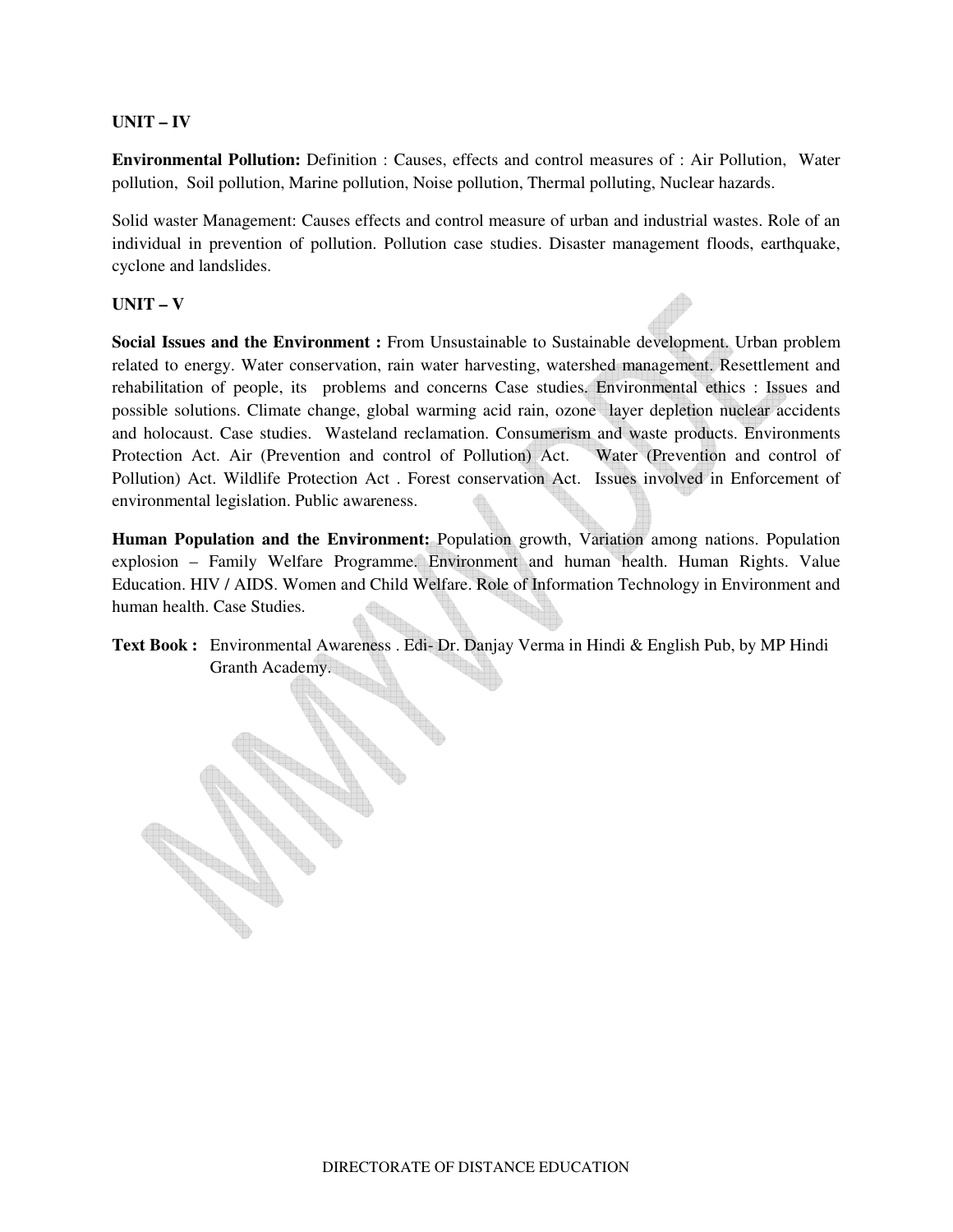## **ACCOUNTING GROUP**

## **PAPER - I**

## **CORPORATE ACCOUNTING**

### **UNIT- I**

Issue forfeiture and reissue of shares, redemptions of preference shares, issue and redemption of debentures.

## **UNIT- II**

Final Accounts (Excluding computation of managerial remuneration) and disposal of profit, valuation of goodwill and shares.

### **UNIT- III**

Accounting for amalgamation of companies as per Indian accounting standard 14, Accounting for internal reconstruction-excluding inter, company holdings and reconstruction schemes.

### **UNIT- IV**

Consolidated balance sheet of holding companies with one subsidiary only.

#### **UNIT- V**

Statements of changes in financial position on cash basis and working capital basis, familiarity with Indian accounting standard.

DIRECTORATE OF DISTANCE EDUCATION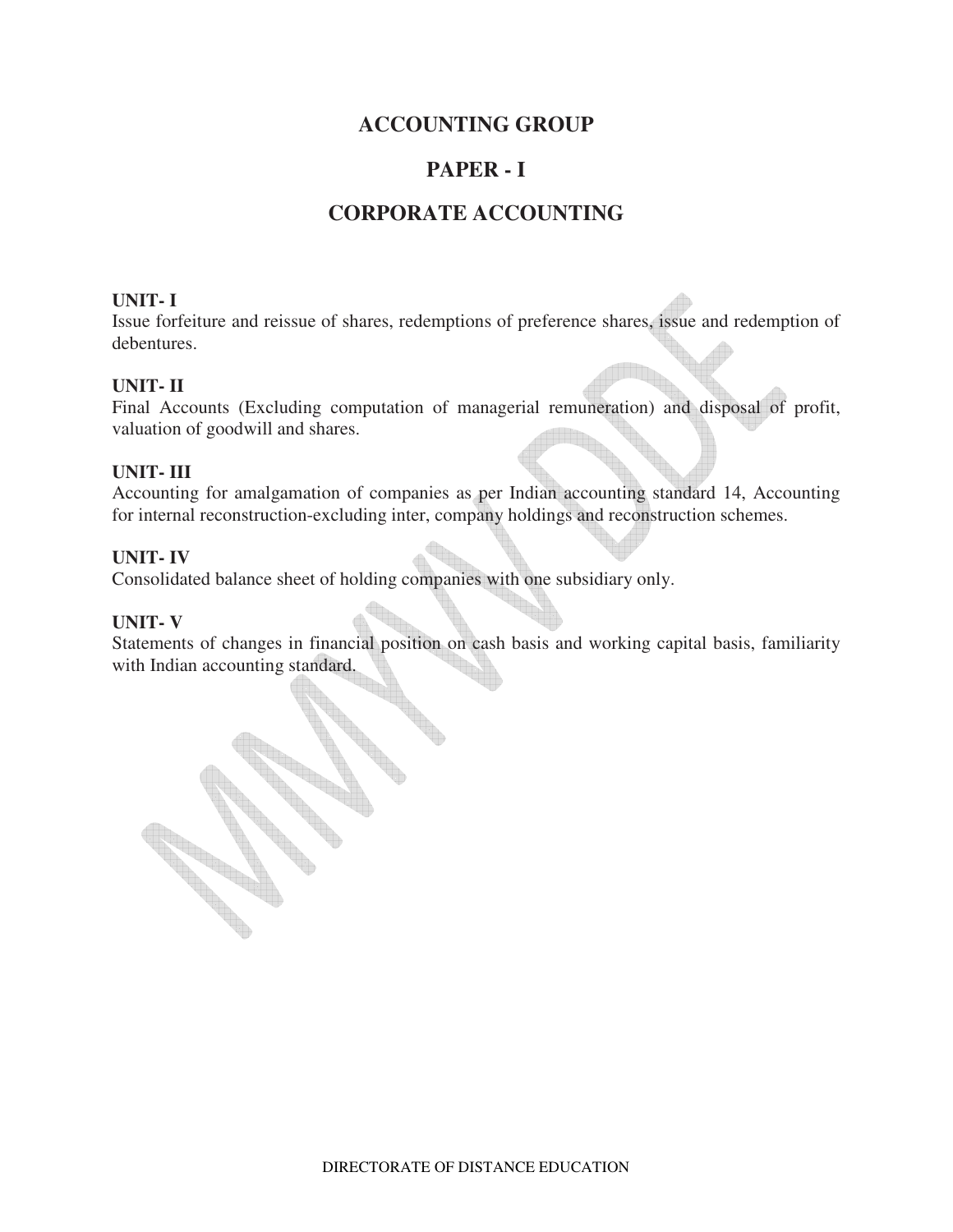## **ACCOUNTING GROUP**

## **PAPER - II**

## **COST ACCOUNTING**

### **UNIT-I**

Introduction, nature and scope of cost accounting, cost concept and classification, methods and techniques, Installation of costing system, concept of cost audit.

### **UNIT-II**

Accounting for material, material control, concept and techniques, pricing of material issues, treatment of material losses, accounting for labour, labour cost control, procedure, labour turnover, idle itme and overtime, wage payment, time and price rates, incentives schemes.

### **UNIT-III**

Accounting for overheads, classification, departmentalisation, absorption of overheads, departmentalisation of overhead rates under and over absorption and its treatment.

### **UNIT-IV**

Cost ascertainment, unit costing, job, batch and contract costing and operating costing.

#### **UNIT-V**

Process costing-excluding inter process profits and joint and by products. Cost records, integral and non integral system, reconciliation of cost and financial accounts.

**Road**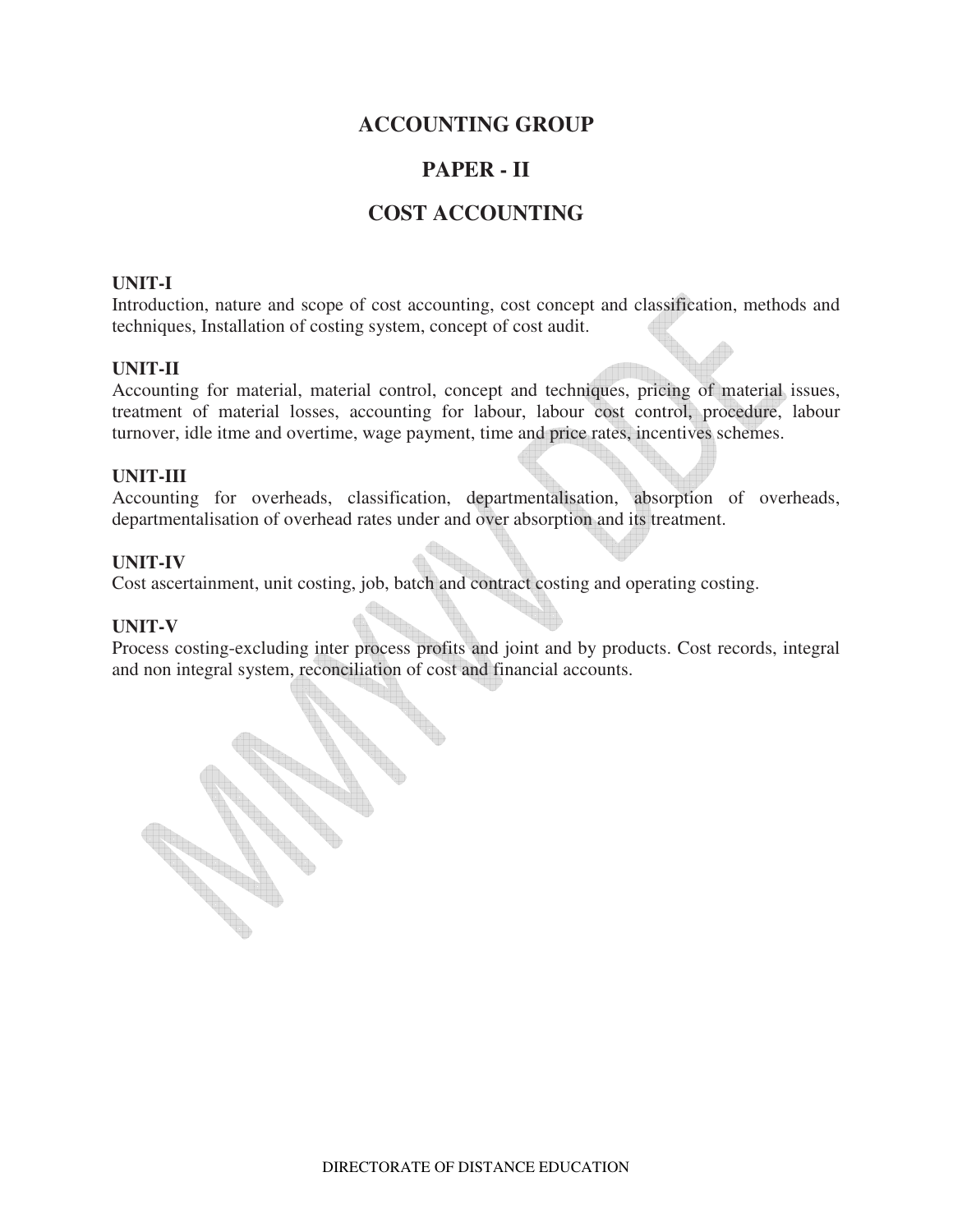#### **MANAGEMENT GROUP**

### **PAPER – I**

#### **PRINCIPLES OF BUSINESS MANAGEMENT & ENTREPRENEURSHIP**

#### **UNIT – I**

**Introduction :** Concept, nature, process and significance of management; An overview of functional areas of management; Development of management thought; Classical and neo-classical systems.

#### **UNIT – II**

**Planning :** Concept, process and types. Decision making – concept and process; Management by objectives; Corporate Planning.

**Organizing :** Concept, nature, process, and significance; Authority and responsibility relationships; Centralization and Decentralization.

#### **UNIT – III**

**Motivating and Leading People at Work :** Motivation – concept; Theories – Maslow, Herzberg, McGregor, and Ouchi; Financial and non-financial in - centives.

**Leadership :** Concept and leadership styles; Leadership theories; Likert's System Management.

### **UNIT – IV**

**Introduction :** The entrepreneur; Definition; Emergence of entrepreneurial class; theories of entrepreneurship; Role of socio-economic environment; Characteristics of entrepreneur.

**Entrepreneurial Development Programmes (EDP):** EDP their role, relevance, and achievements; Role of Government in organizing EDP's, Critical evaluation.

### **UNIT – V**

**Role of Entrepreneur :** Role of entrepreneur in economic growth as an innovator, generation of employment opportunities, complementing and supplementing economics growth, bringing about social stability and balanced regional development of industries; Role in export promotion and import substitution.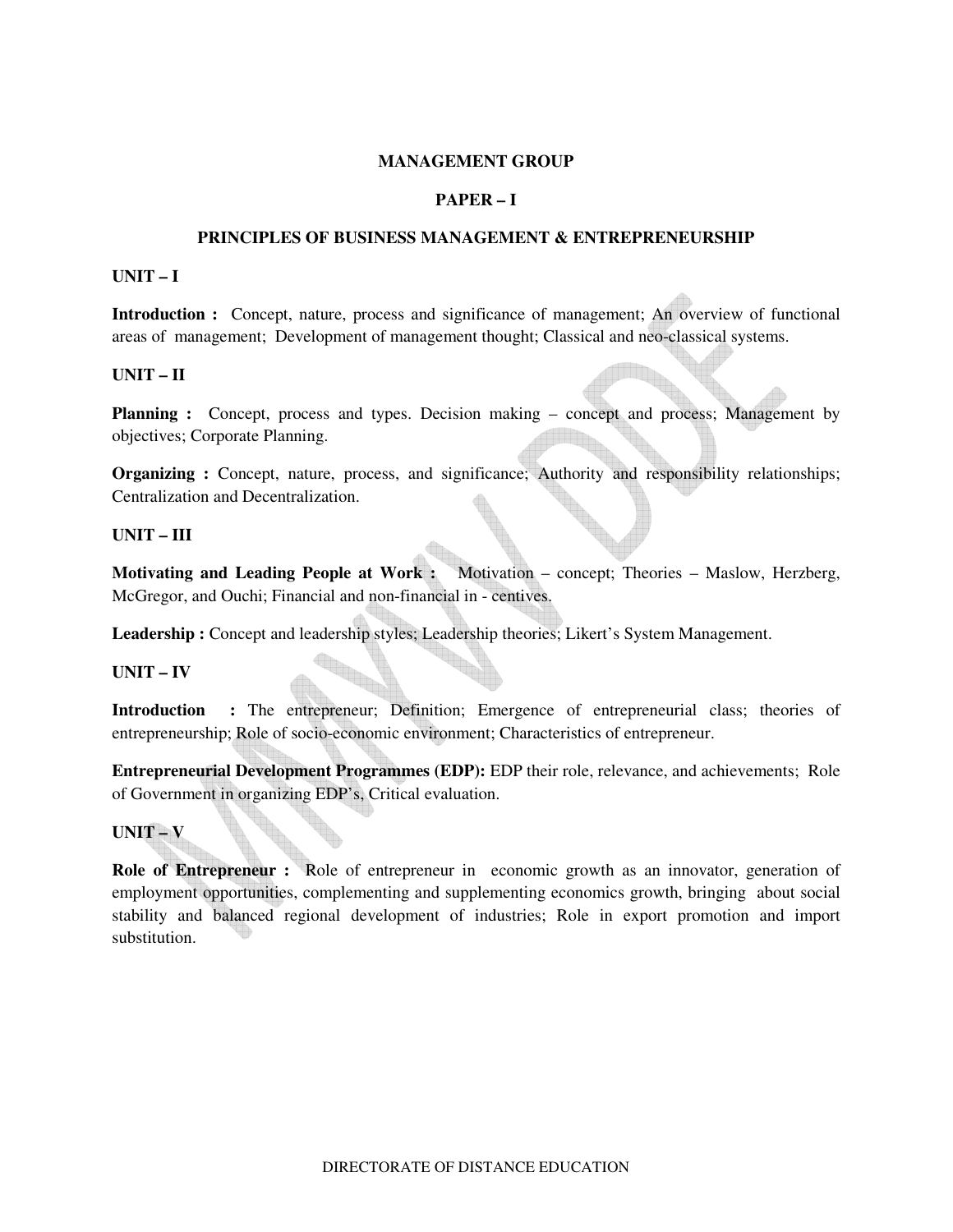#### **MANAGEMENT GROUP**

### **PAPER – II**

#### **BUSINESS STATISTICS**

#### **UNIT – I**

**Introduction :** Statistics as a subject; Descriptive Statistics – compared to Inferential Statistics Types of Data.

**Analysis of Univariate Data:** Construction of a frequency distribution, Concept of central tendency and dispersion and their measures; Partition values; moments; skewness and measures; Kurtosis and measures.

#### **UNIT – II**

#### **Analysis of Bivariate Data:** Linear regression and correlation.

**Index Number :** Meaning , types and uses; Methods of constructing price and quantity indices (Simple and aggregate); Tests of adequacy; Chain-base index numbers; Base shifting, splicing, and deflating; Problems in constructing index numbers; Consumer price index.

#### **UNIT – III**

**Analysis of Time Series:** Causes of variations in time series data; Components of a time series; Decomposition - Additive and multiplicative models; Determination of trend- Moving averages method and method of least squares (including linear, second degree, parabolic, and exponential trend); Computation of seasonal indices, by simple averages, ratio-to-trend, ratio-to-moving average, and link relative methods.

#### **UNIT – IV**

**Forecasting Methods :** Forecasting – concept, types and importance; General approach to forecasting; Methods of forecasting; Forecasting demand; Industry Vs Company sales forecasts; Factors affecting company sales.

#### **UNIT – V**

Theory of Probability : Probability as a concept; the three approaches to defining probability; Addition ad multiplication laws of probability; Conditional probability ; Bayes' Theorem; Expectation and variance of a random variable .

**Probability Distributions:** Probability distribution as a concept Binomial, Poisson, and Normal distributions – their properties and parameters.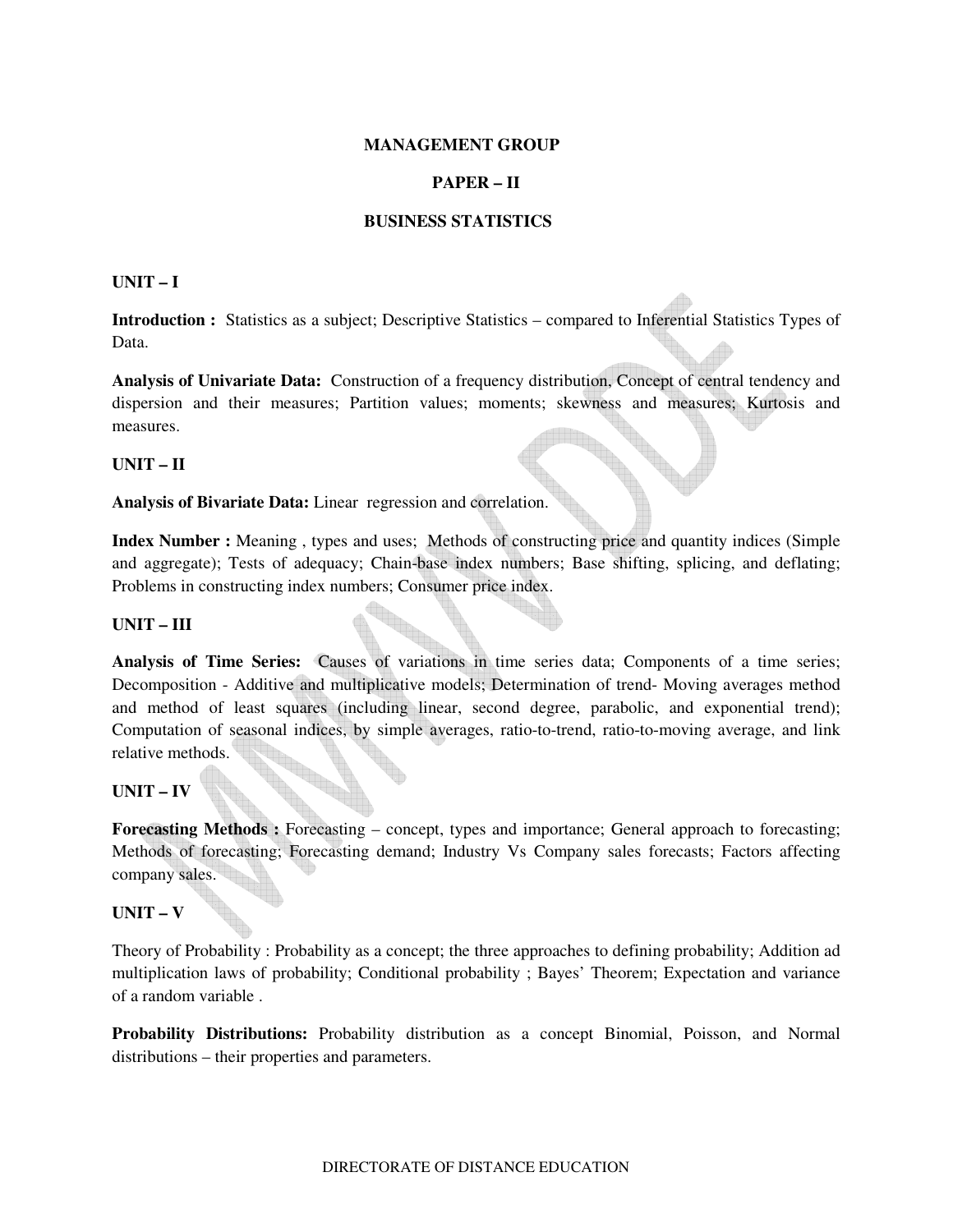## **APPLIED ECONOMICS GROUP**

## **PAPER – I**

## **MONEY AND FINANCIAL SYSTEM**

### **UNIT-I**

Money: Functions: Alternative measures to money supply in India their different component; meaning and changing relative importance of each; High powered money meaning and uses; Sources of changes in high powered money. Finance: Role of finance in an economy; Kinds of finance; Financial System; Components; Financial intermediaries; Market and instruments and their function.

### **UNIT-II**

Indian Banking Sysytem; Definition of Bank; Commercial banks; Importance and function; Structure of commerial banking system in India; Balance sheet of a Bank; Meaning and importance of main Liabilities and assets; Regional Rural banks; Co-operative banking in India.

#### **UNIT-III**

Process of credit creation by banks, credit creation process, determination of money supply and total bank credit, development banks and other non banking financial institutions, their main features, unregulated credit marketts in India main features.

#### **UNIT-IV**

The Reserve Bank of India, functions, instruments of monetory and credit control main features of monetary policy since independence. Interest rates, various rates in India (viz, Bond rate, Bill rate, deposit rate etc.) Administered rates and market determined rates, sources of difference in rates of interest, behaviour of average level of interest rates since 1951-Impact of inflection and inflection and inflatonary expectation.

#### **UNIT-V**

Problems and policies of allocation of institutional credit, Problems between the government and commercial sector Intersectoraland international problems Problem between large and small borrowers, operation of conflicting pressure before and after bank nationalisation in 1969.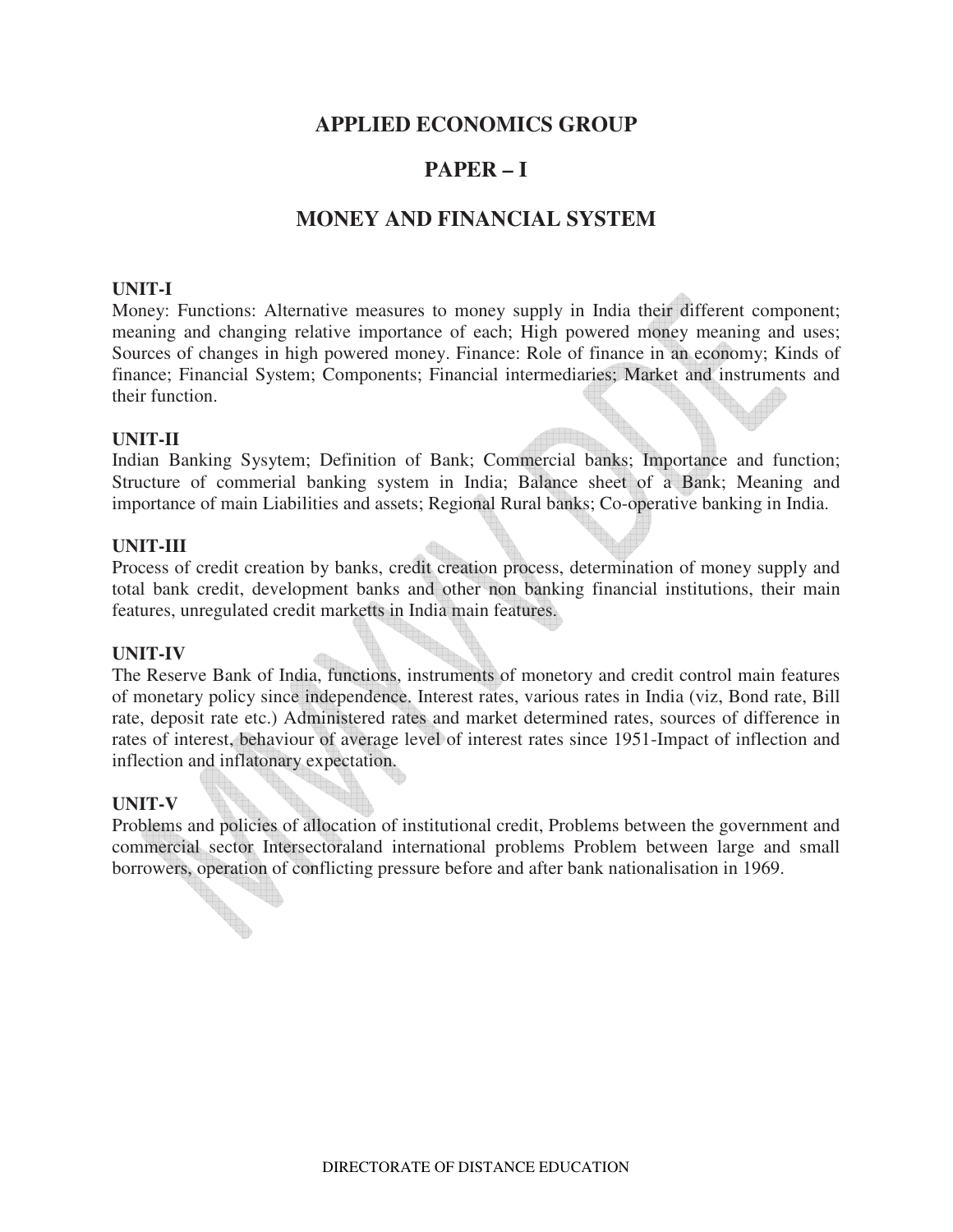## **APPLIED ECONOMICS GROUP**

## **PAPER – II**

## **COMPANY LAW**

## **UNIT-I**

Corporate personality, Kinds of companies, Promotion and incorporation of companies.

## **UNIT-II**

Memorandum of association, articles of association, prospecturs.

## **UNIT-III**

Shares, share capital members, share capital transfer and transmission, capital management borrowing powers, Mortagage and charges, debentures.

## **UNIT-IV**

Directors, managing directors, whole time directors, company meeting kinds, quorum, voting resolutions, minutes.

## **UNIT-V**

Majority powers and minority rites, prevention and prevention of oppression, and management, winding of kinds and conducts.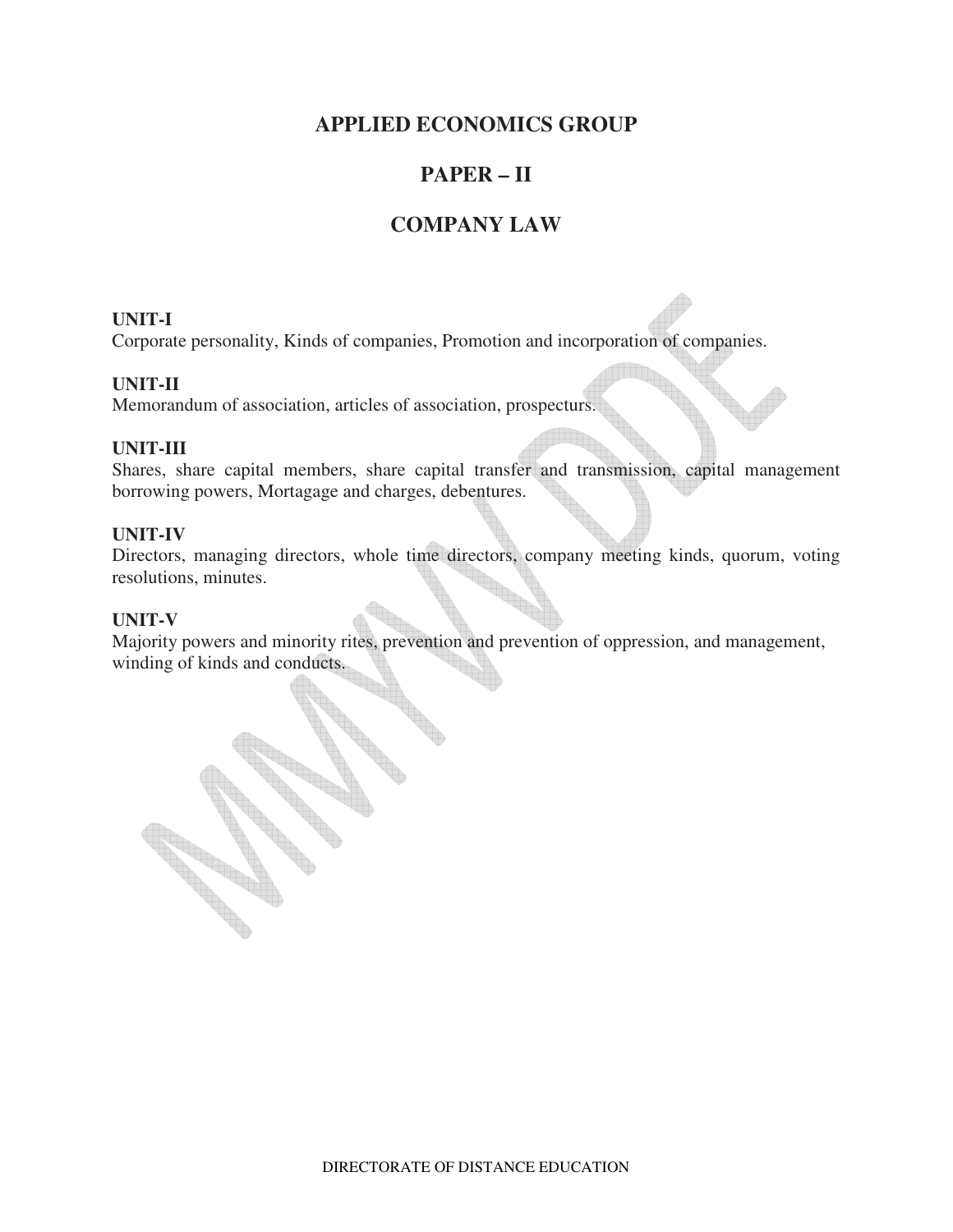## **B.Com. - III Year**

## संप्रेषण कौशल. हिन्दी भाषा और सामान्य ज्ञान

इकाई  $-$  एक

(क) भारत माताः सुमित्रानंदन पंत, परशुराम की प्रतीज्ञा : रामधारी सिंह दिनकर, बहुत बड़ा सवालः मोहन राकेश, संस्कृति और राष्ट्रीय एकीकरणः योगेश अटल ।

(ख) कथन की शैलियाँ : रचनागत उदाहरण और प्रयोग।

 $\frac{1}{5}$ काई – दो

(क) विकासशील देशों की समस्यायें, विकासात्मक पुनर्विचार, और प्रौद्योगिकी एवं नगरीकरण ।

(ख) विभिन्न संरचनाएँ।

इकाई  $-$  तीन

(क) आधुनिक तकनीकी सभ्यता, पर्यावरण प्रदूषण तथा धारणीय विकास।

(ख) कार्यालीन पत्र और आलेख।

 $\frac{1}{5}$ काई – चार

- (क) जनसंख्याः भारत के संदर्भ में और गरीबी तथा बेरोजगारी।
- (ख) अनुवाद।

इकाई  $-$  पाँच

- (क) ऊर्जा और शक्तिमानता का अर्थशास्त्र।
- (ख) घटनाओं, समारोहों आदि का प्रतिवेदन और विभिन्न प्रकार के निमंत्रण-पत्र।

**निर्धारित पाठ्**यपुस्तक हिन्दी भाषा और समसामायिकी म.प्र. हिन्दी ग्रन्थ अकादमी ।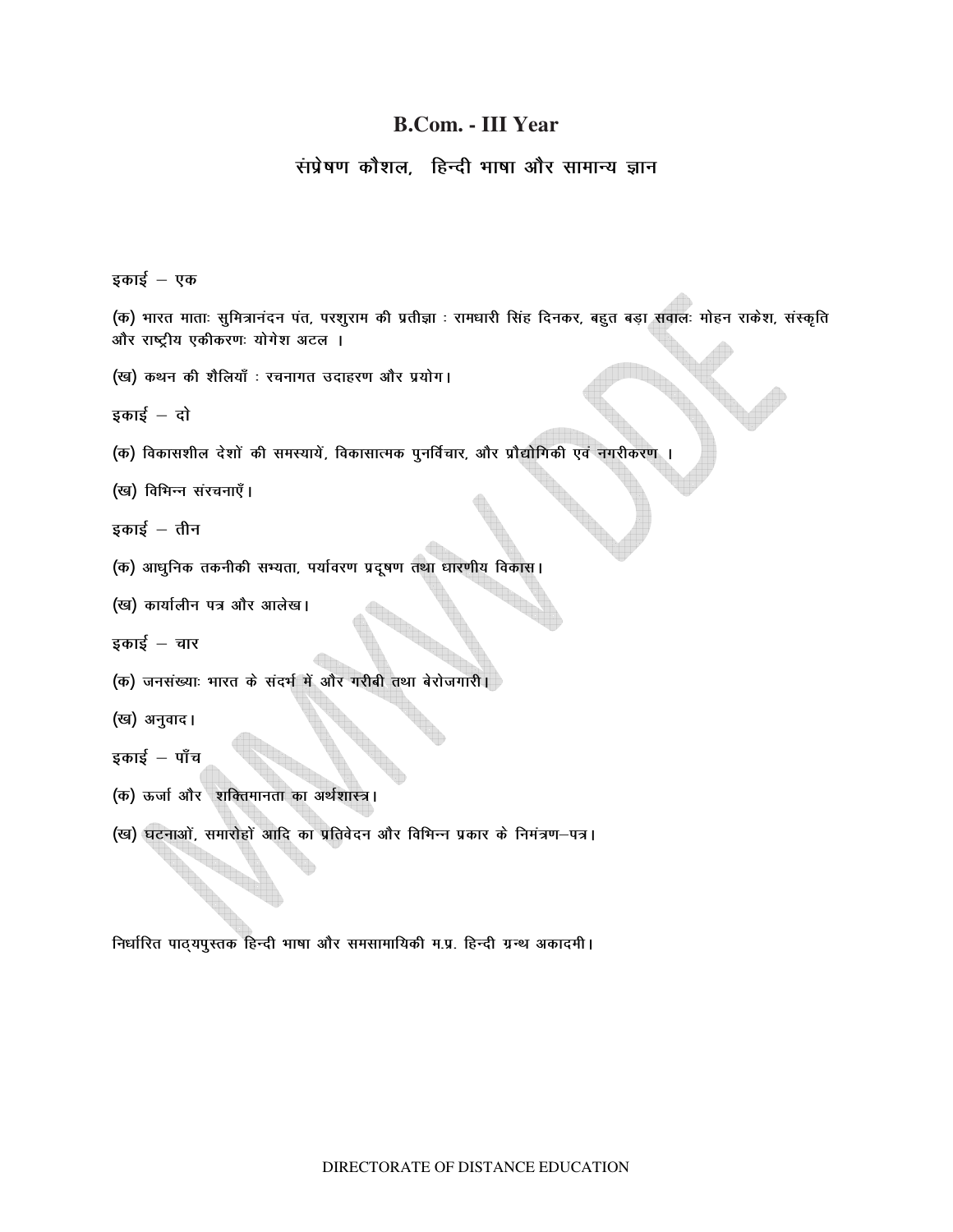## **English Language and General Awareness**

### **UNIT – I**

Writing skills for compositing-essay writing

#### **UNIT – II**

Precise Writing.

#### **UNIT – III**

Reading Comprehension of an unseen passages

#### **UNIT – IV**

Vocabulary based on text

#### **UNIT – V**

Grammar : Advanced Exercises .

Questions shall be asked from the prescribed text which will comprise specimens of popular creative/ writing and following items.

Minimum needs : Housing and Transport, Geo-economic profile of M.P. Women and empowerment, Management of change. Physical quality of life, war and human survival, the question human social values.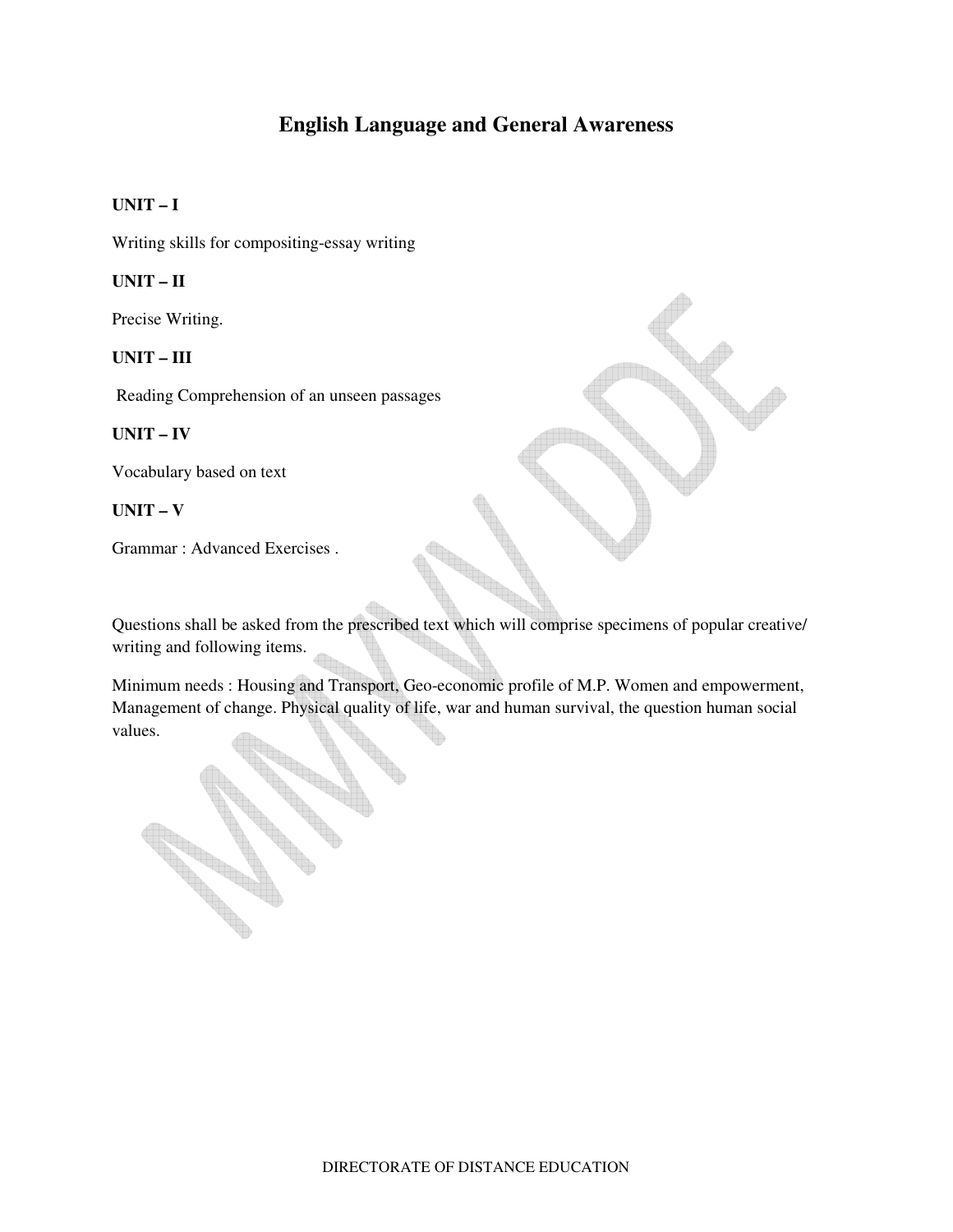#### **COMPUTER**

#### **UNIT – I**

**INTRODUCTION TO COMPUTER ORGANIZATION**: History of development of computers , computer system concepts. Characteristics, Capability and Limitations. Generation of computers, types of PC's Desktop, Laptop, Notebook, Palmtop, workstation & their Characteristics. Basic components of a computer system, Control Unit, ALU, Input/ Output function and Characteristics, memory RAM, ROM, EPROM, PROM.

#### **UNIT – II**

**INPUT, OUTPUT AND STORAGE, DEVICES : Input Devices** : Keyboard, Mouse, Trackball, Joystick, Digitizing tablet, Scanners. Digital Camera, MICR, OCR. OMR. Bar-code Reader, Voice Recognition, Light pen, Touch Screen. **Output Devices :** Monitors Characteristics and types of monitor, video standard VGA, SVGA, XGA, LCD screen etc. Printer, Daisy wheel, Dot Matrix, Inkjet, laser, Line Printer, Plotter, Sound Card and speakers : **Storage Devices** : Storage fundamentals primary Vs Secondary, Various Storage Devices Magnetic Tape, Catridge Tape. Data Drives, Hard Disk Drives. Floppy Disks. CD, VCD, CD- R. CD-RW, Zip Drive. DVD. DVD-RW.

#### **UNIT – III**

**INTRODUCTION TO OPERATING SYSTEM AND WORD :** Introduction to operating systems. Its functioning and types. Basic commands of DOS & Windows Operating System. **Disk Operating System (DOS):**  Introduction History and versions of DOS. **DOS Basics** : Physical structure of disk, drive name, FAT, file & director structure and naming rules. Booting process DOS system files. **OS Commands:** Internal DIR. MD, CD, RD. Copy DEL, REN, VOL,. DATE. TIME, CLS PATH, TYPES. External CHKDSK, SCOPY, PRINT, DISKCOPY, DISKCOMP. DOSKEY, TREE, MO. LABET, APPEND FORMAT, SORT, FDISK, BACKUP, EDIT, MODE, ATTRIB, HELP SYS etc. Executable V/s Non executable files in DOS. **Word Processing : Word :** Introduction to Word Processing. MS Word features, Creating, Saving and Opening Window Editing Text Selecting. Inserting, deleting, moving text. Previewing documents. Printing documents, Print a document from the standard toolbar, Print a document from the menu, shrinking a document to file page, Reduce the number of pages by one. Formatting Documents : Paragraph, formats, Aligning Text and Paragraph, Borders and shading, Header and Footer Multiple Columns.

#### **UNIT – IV**

**INTRODUCTION TO EXCEL AND POWER POINT: Excel & Worksheet:** Worksheet basics: Creating worksheet, entering data into worksheet, leading information, data, text, dates, alphanumeric, Values saving & quitting worksheet. Opening and moving around in an existing worksheet. Toolbars and Menus. Keyboard shortcuts. Working with single and multiple workbook coping, renaming, moving, adding, and deleting coping entries and moving between workbooks. Working with formulas & cell referencing. Autosum. Coping formulas. Absolute & Relative addressing. **PowerPoint :** Features and various versions. Creating presentation using slide master and template in various colour scheme. Working with different views and menus of PowerPoint : Working with slider make news slide move, copy, delete, duplicate, lay cutting of slide, zoom in or out of a slide. Editing and formatting text: Alignment, editing, inserting, deleting, selecting, formatting of text, find and replace text. Bullets, footer, paragraph formatting, spell checking. Printing presentation Print slides, notes handout Clip Arts pictures and charts. Slides sorter, slide transition effects and other animation effects. Presenting the show making stand alone presentation Pack and go wizards.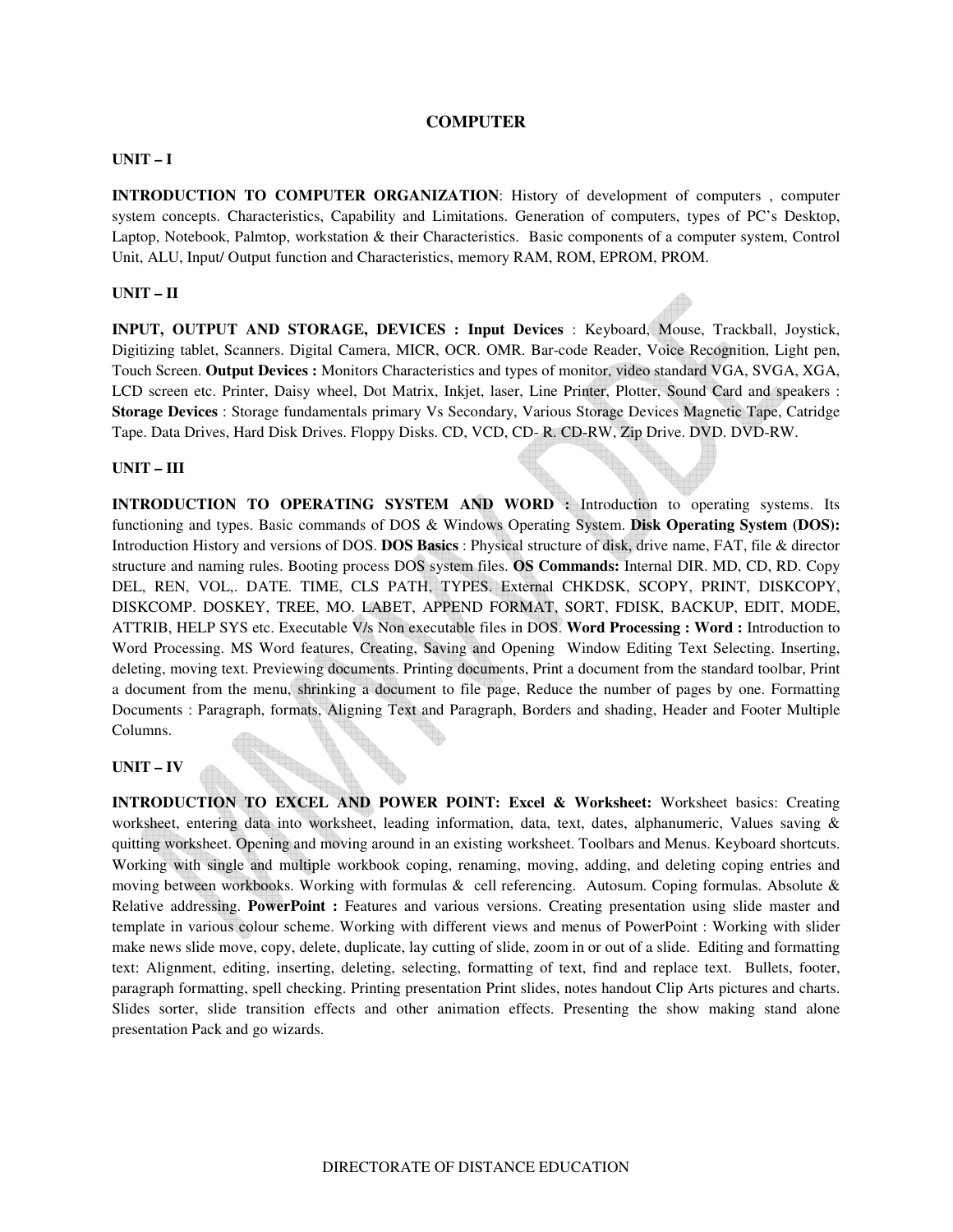#### **UNIT – V**

**INTRODUCTION TO INTERNET:** Evolution protocol, concept, Internet, Intratect, Dia-Up connectivity, leased , VSAT, Broad band, URLs. Domian names, Portals, e-mail, Pop & web based Email. Bastes of sending and receiving Emails, Email & Internet Ethics, Computer virus, Antivirus software wage. Web Browsers.

#### **BOOKS RECOMMENDED** :

- **1-** Computer Fundamentals : P.K. Sinha, BPB publication.
- **2-** Microsoft Office : Ron Mans field. BPB publication.
- **3-** Introduction to computers : A. Leon & M. Lean.
- **4-** Microsoft Office by Guru Courter & Annettes marquis, BPB publication.

#### **Practical's Based Upon:**

**DOS :** DOS commands : Internal s, & External commands. Special batch file Auto-exe. Bat Hard disk Setup.

Window : Desktop setting – new folder, rename, recycle bin operations, briefease, function. Control panel utility. Display properties : Screen saver. Background setting.

**MS- Word** : Creating file, save as, as HTML,. Save as, Text, template, RTE format . Page setup utility : Margin settings. Paper size, setting, paper source layout. Editing cut, paste, paste special, undo, redo, find, replace, goto etc. View file page layout Normal outline, master document ruler, header, footer, footnote, full screen. Insert : break, pagenumber, symbol, data & time, auto text, caption file, object, hyperlink, picture etc. Format : font, paragraph, bullets & numbering, border & shading, change case, columns. Table : Draw label, Insert table, cell handing, table autoformat, sort formula.

**MS- Power Point:** Creating new slide, formatting slid, slide layout, slide show & sorter, Inserting new slide, slide no., date, time, chart, formatting slide, tool operation.

#### **List of suggested practical work :**

- **1-** Under standing of a dial up connection through modern.
- **2-** Configuring a computer for an e-mail and using Outlook or Netscape Messenger.
- **3-** Registration an e-mail address.
- **4-** Understanding of address book maintenance for e-mail.
- **5-** Understanding of e-mail drafting.
- **6-** Understanding of different Mail program tools.<br>**7-** Send and receive functions of e-mail.
- **7-** Send and receive functions of e-mail.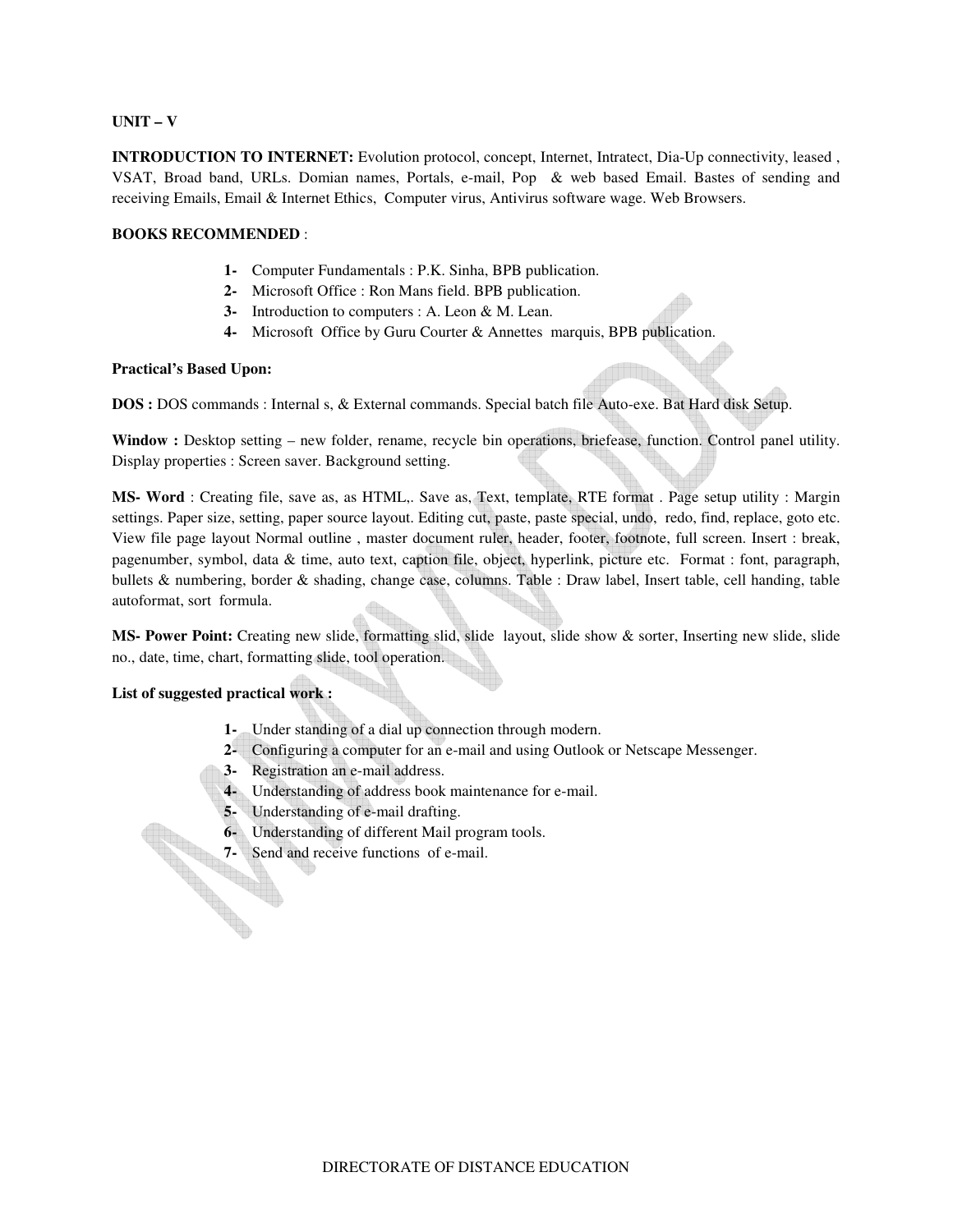## **ACCOUNTING GROUP**

## **PAPER - I**

## **INCOME TAX**

## **UNIT-I**

Basic concepts of Income, Agriculture Income, Assessee, Previous year, Assessment year, Residence and tax liability. Exempted incomes, Income from salaries.

## **UNIT-II**

Income from house property, Profits and gains of business or profession.

## **UNIT-III**

Capital gains, Income from other sources, Set off and carry forward of losses, Clubbing of income.

## **UNIT-IV**

Deductions from gross total income available to all types of assessee, Rebates and relief from tax liability, Assessment of Individuals.

## **UNIT-V**

Computation of tax liability of individuals, procedure for Assessment, Income tax Authorities.

## **References: Taxman- Income Tax-TMH**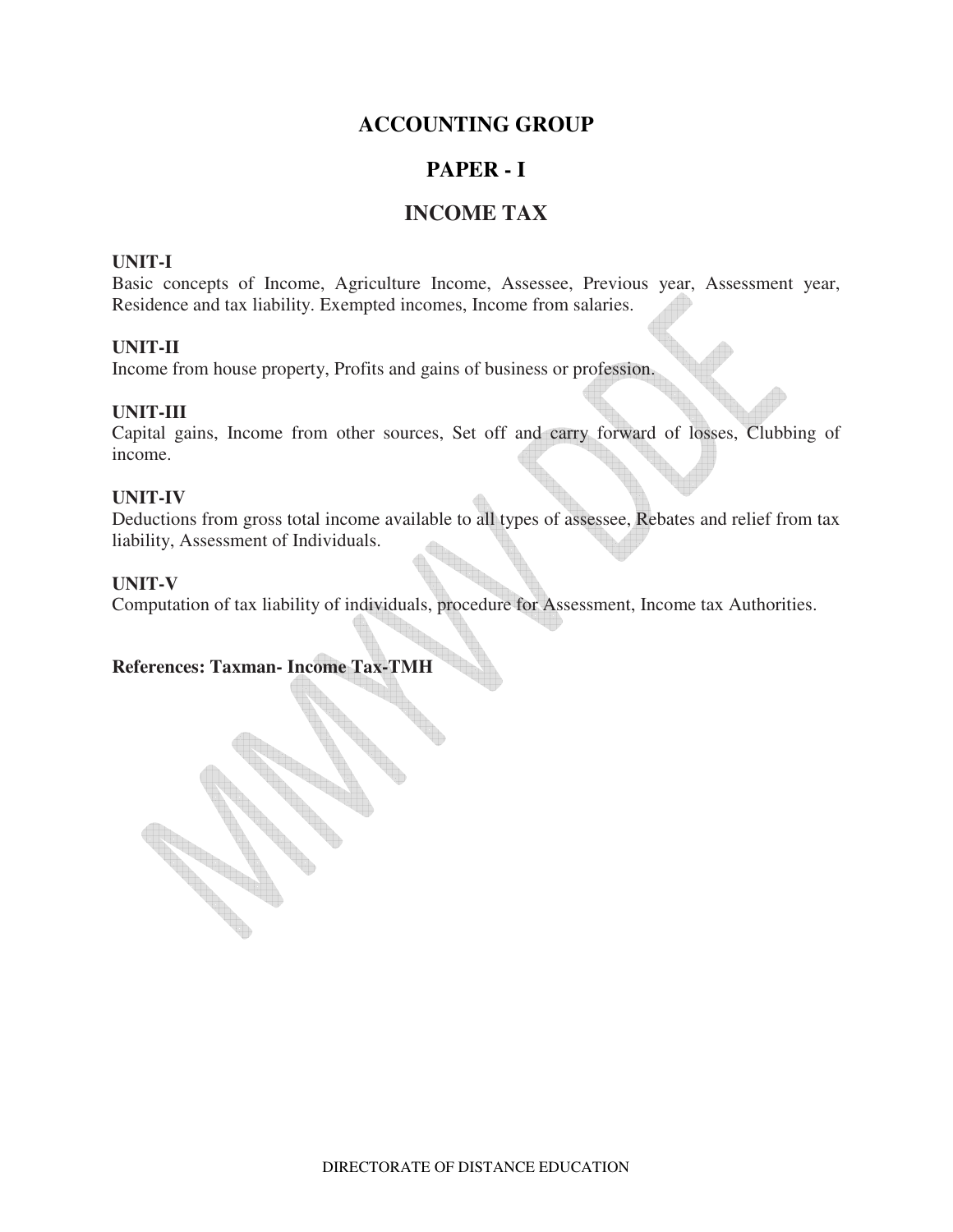## **ACCOUNTING GROUP**

## **PAPER - II**

## **INDIRECT TAXES**

## **UNIT-I**

**Central excise duty:** Concept basic conditions important officials' goods excisable goods manufacturer, classification of goods. Principles of Classification, Volution under Central Excise, an dvalorem duty. Valuations rose, concept of CENVAT, exemption is all industries, administrative setup of Central Excise.

#### **UNIT-II**

**Custom duty :** Nature and types of custom duty, volution rules, under costom duty. Procedure for import and export. Export promotion schemes-- export oriented units, export processing zones, special economic zone.

#### **UNIT-III**

**Central Sales Tax :** Introduction, Important Terms, Definitions under the Central Sales Tax Acts and 1956 Dealers, the Clearer Goods Place of Business, Sales, Sale price, Turnover, Provisions Relating to Interstate Sales, Sailed against from C and D Degeneration of gross Turnover and Taxable Sale

#### **UNIT-IV**

**MP commercial Tax:** Introduction, Tax-free goods, registration, licensing of dealers, computation of taxable turnover and commercial tax.

#### **UNIT-V**

**RADIO** 

**MP Commercial Tax:** Assessment Procedure, Payment and the Recovery of Tax, Commercial Tax Authorities, Power and Duties, Appeals and revision, Concept of Value Added Tax.

DIRECTORATE OF DISTANCE EDUCATION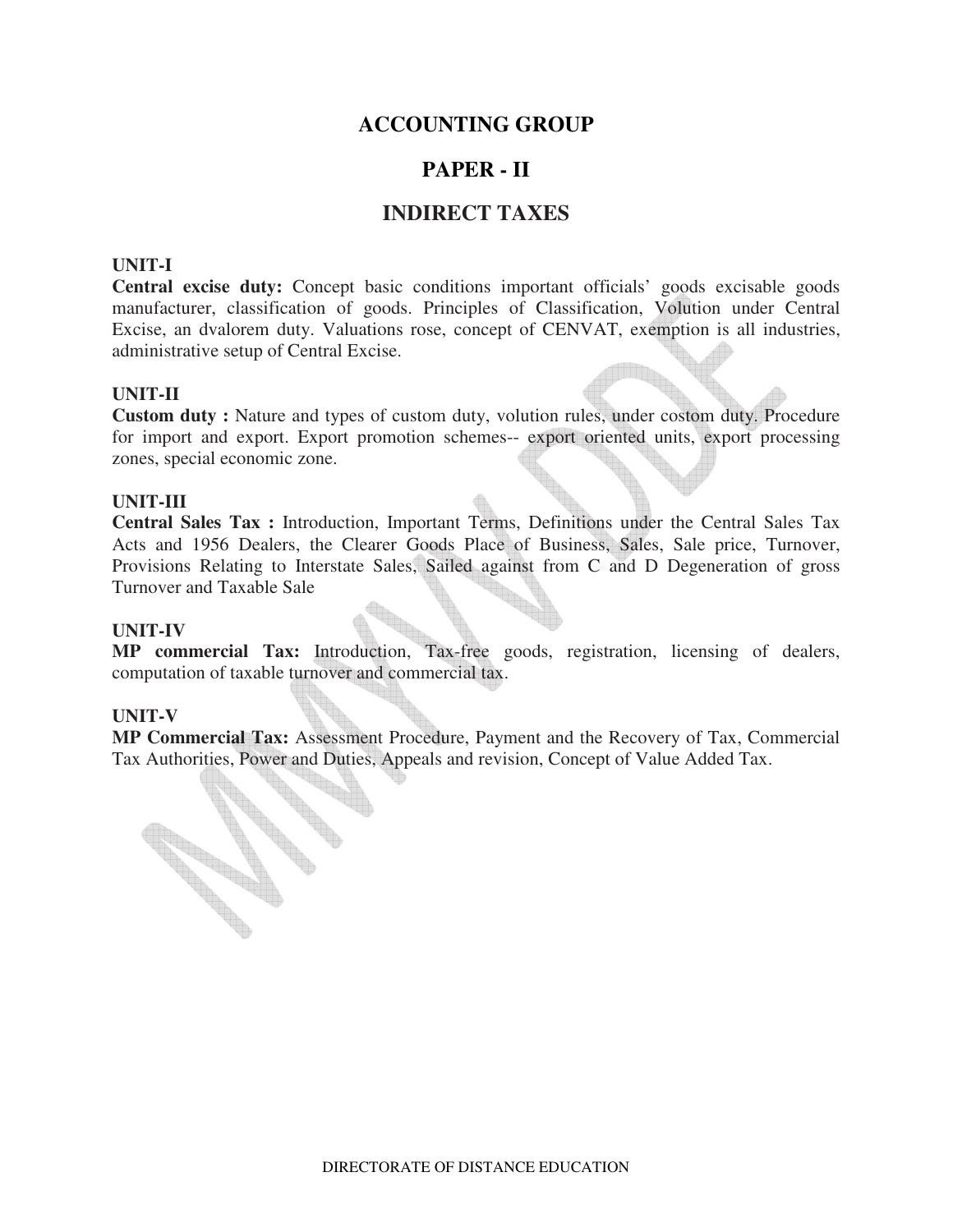## **MANAGEMENT GROUP**

## **PAPER - I**

## **MANAGEMENT ACCOUNTING**

## **UNIT-I**

**Management Accounting:** meaning, nature, the scope, and functions of management accounting, role of management accounting in decision-making, management accounting versus financial accounting and cost accounting: tools and techniques of management accounting.

### **UNIT-II**

**Financial Statements:** Meaning, Limitations of financial statements, or citizen matters of financial statements analysts, racial analysis, classification of ratios-profitability ratio, turnover ratio, financial ratio, advantages of racial analysis, limitations of accounting ratio.

### **UNIT-III**

Fund flow statement, cash flow statement as per Indian accounting standard.

### **UNIT-IV**

**Absorption and marginal costing:** Marginal and differential costing as a tool for a decisionmaking-make or by: change of product mix, pricing, break even analysis, exploring new markets, shut down decisions.

#### **UNIT-V**

**CONTRACTOR** 

**Contract Contract Contract Contract Contract Contract Contract Contract Contract Contract Contract Contract C** 

**Budgetary Control:** meaning of present and budgetary control, or cities, merits and limitations, price of buzzers, face and flexible budgeting, control ratios, zero-based busting, performs busting.

Standard costing and Iran's analysis : meaning of the standard costs and a standard costing, advantages and application, Variance analysis, meaning of the standard costs and a standard costing, advantages and application where yarns analysis-material and labour Variance.

DIRECTORATE OF DISTANCE EDUCATION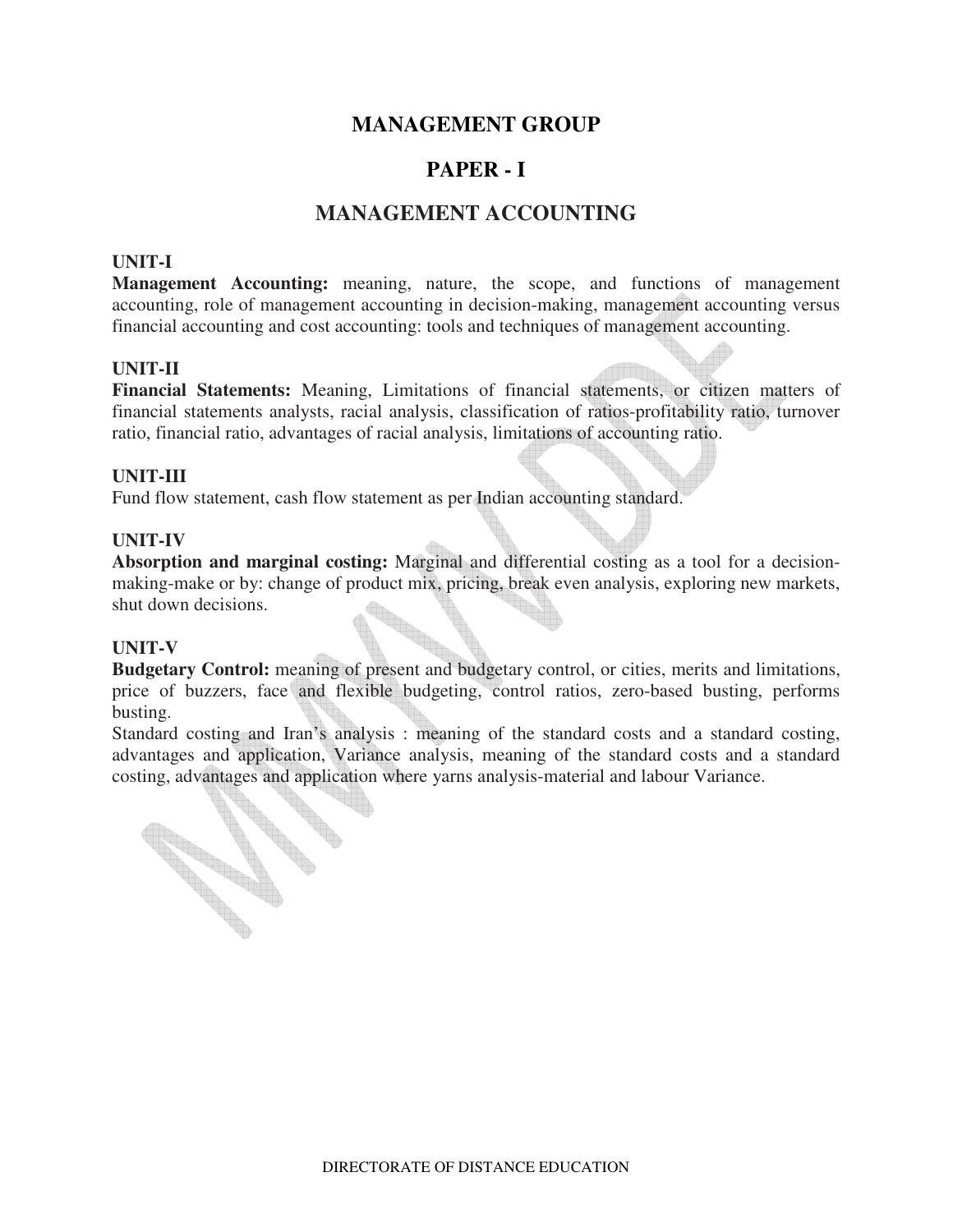## **MANAGEMENT GROUP**

## **PAPER - II**

## **AUDITING**

## **UNIT-I**

Introduction : meaning and all cities of auditing, types of audit, internal audits, audit process, audit programme, audit and books, working papers and evidence, consideration for commencing an audit, routine checking and test checking,.

### **UNIT-II**

Internal check system: Internal audit procedures

## **UNIT-III**

**Vouching:** Verification of assets and liabilities.

#### **UNIT-IV**

**Audit of limited companies:** Company auditor- appointments, powers, duties, liabilities. Divisible profits and dividend. Auditors report- a standard report and qualified report

#### **UNIT-V**

**Special audit of:** Banking companies. Educational and nonprofit institutions. Insurance companies. Investigations : where fraud is suspected, when running a business is proposed. The recent trends in auditing : Major Significance of Costs Audit, That's Audit Management Audit.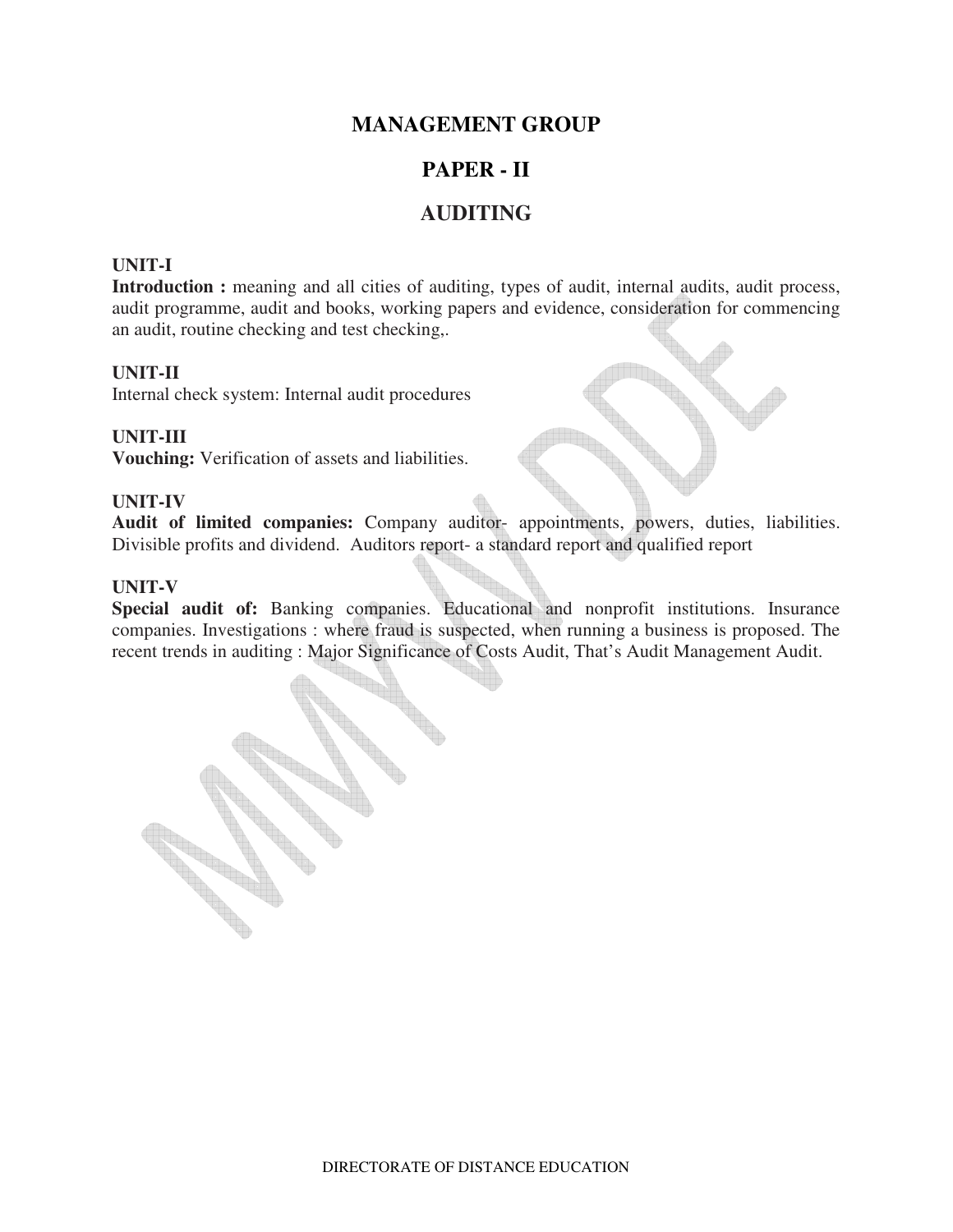## **MARKETING AND INTERNATIONAL MARKETING GROUP**

## **PAPER – I**

## **PRINCIPLES OF MARKETING**

## **UNIT-I**

**Introduction:** Nature Than the Scope of Marketing, Importance of marketing As a Business Function, and in the Economy, Marketing Concept- Traditional and Modern, Setting Vs Marketing, marketing Mix, Marketing Environment.

### **UNIT-II**

**The Consumer behaviour and market segmentation:** Nature, the scope and significance of consumer behaviour, market segmentation - concept and importance, basis for market segmentation.

### **UNIT-III**

Products: Concept of Product, Consumer and Industrial Goods, Product Planning and Development, Packaging -- Role and Functions, Brand-name and Trademark, after Sales Service, Product Life Cycle Concept.

### **UNIT-IV**

**Price ; Importance of price in the marketing mix, sites affecting price of product / service** discounts and rebates, distribtuion channels - concept and role, types distribution, channel: retailers and wholesalers, physical distribution of goods, transportation, warehousing.

## **UNIT-V**

**Contract Contract Contract Contract Contract Contract Contract Contract Contract Contract Contract Contract C** 

**Promotion :** Methods of Promotion, Options Promotion Mix, Advertising Media – Their relative mexits and Limitations, Characteristics of an effective Advertisement, Personal selling, selling as a career colleges after successful, salesperson, functions of sales man.